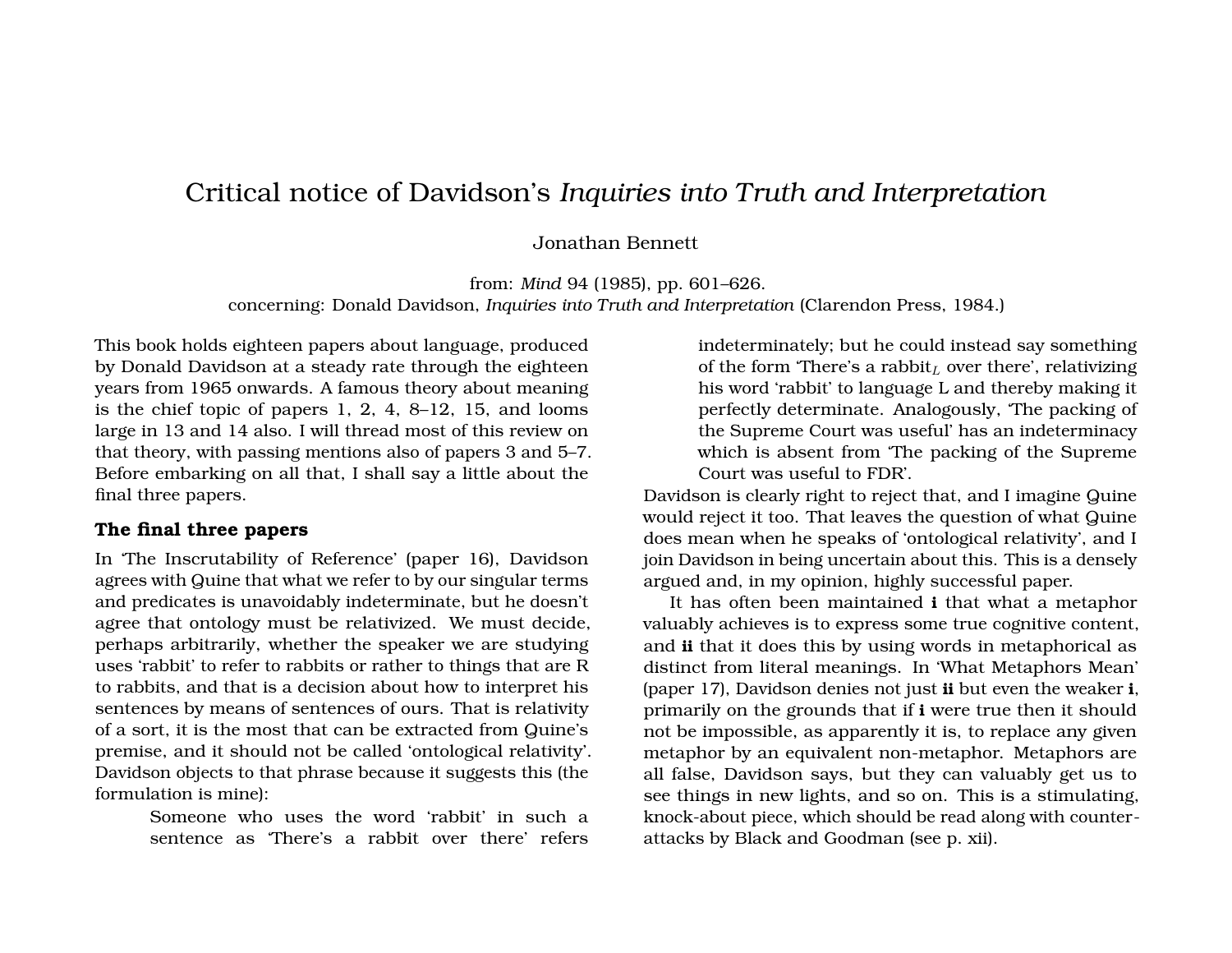The main content of 'Communication and Convention' (18) is a discussion of David Lewis's theory that a convention is a certain kind of behavioural regularity that solves a recurring co-ordination problem—the problem, in the case of language, being to bring it about that speaker and hearer pair sounds with meanings in the same way. Davidson thinks that the 'most important feature of Lewis's analysis of convention', namely its use of the concept of regularity, is its Achilles' heel: 'The only candidate for recurrence we have is the interpretation of sound patterns: speaker and hearer must repeatedly. . . interpret relevantly similar sound patterns of the speaker in the same way (or ways related by rules that can be made explicit in advance)' (p. 278), and Davidson doubts whether any such idea is of much use in explaining and describing communication.

His doubts stem from the fact that a hearer often interprets a speaker in ad hoc ways, making adjustments to his prior expectations in the light of conversational reality.

Everyday communication does indeed include a lot of this sort of thing. We interpret one another's sentences pretty well, despite breaks and stumbles and errors of all kinds. If my 'advance theory' about someone includes the hypothesis that he uses the word 'connive' in its original sense of 'wink at' or 'pretend not to notice', and then I hear him say 'N is a conniving swine' when there is no question of N's noticing or ignoring bad behaviour by someone else, I will smoothly revise my advance theory and interpret the speaker as meaning that N is conspiratorial and manipulative.

According to Davidson, such ad hoc adjustments are not applications of any convention, because they do not involve applying rules that both speaker and hearer had internalized in advance ('Unless [speaker and hearer] coincide in advance, the concepts of regularity and convention have no definite purchase'). Indeed, they do carry into the situation

intellectual possessions that help in the adjustment, but nothing that could fairly be called rules: 'The speaker must have some idea of how the hearer is apt to make use of the relevant clues; and the hearer must know a great deal about what to expect. But such general knowledge is hard to reduce to rules, much less conventions or practices.'

Well, we cannot write the rules out, but unlike Davidson I see evidence that they exist and guide us when as hearers we make emergency repairs in our interpretative theories. In general, two hearers will uncollusively deal in the same way with a speaker's deviations from their advance theory about him, which strongly suggests that they are unconsciously applying some shared rules for the handling of such deviations. There is indeed a small literature, not mentioned by Davidson, about what the rules are.

Still, even if he is wrong to stop at 'regularity', Davidson could properly have dug in his heels one step further back, at 'convention'; though the argument for this could hardly have occurred to him unless he stopped bustling through Lewis's work and started listening, patiently and attentively, to what Lewis has to say. The argument goes as follows.

In the event, I interpret the speaker as using 'connive' to mean conspire, and that's what he expected me to do, which is why he used the word with that meaning. That sounds a little like a convention, but really it is not. If it were, the speaker's expectation and my interpretation would rest on shared true beliefs about one another's handlings of the word 'connive'; whereas in fact he was going by a false belief about how I regularly understand 'connive', and I went by a belief he doesn't share, namely that he has made some mistake, probably the mistake of thinking that I take 'connive' to mean conspire.

In a genuine convention, according to Lewis's analysis, everything is open and above-board, and everyone is on the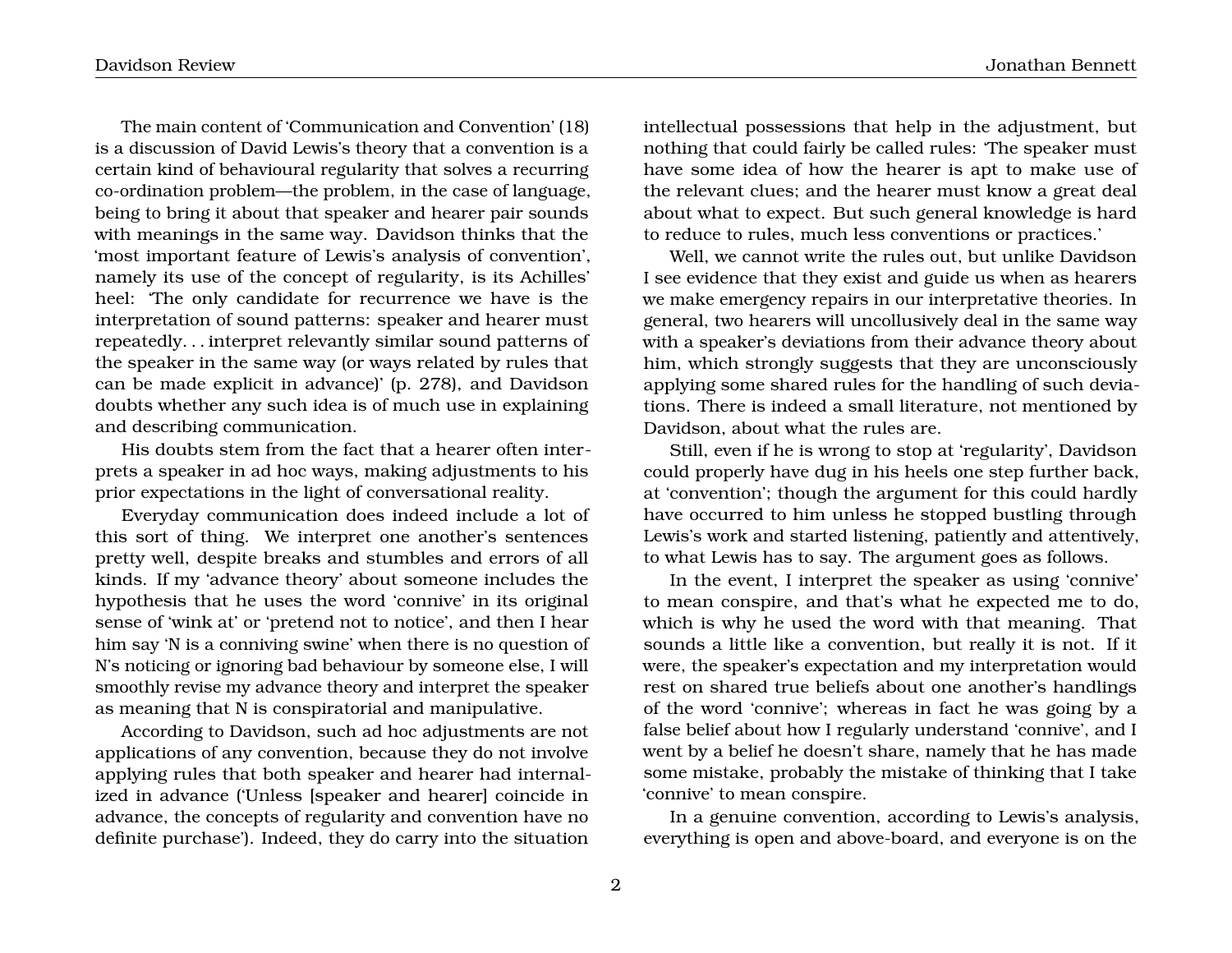same epistemic level. Davidson is right that our adjustments to defective speech involve our often not being on a level, and involve some of us in trains of thought to which others are not privy. In my *Linguistic Behaviour* I describe possible languages—those of creatures I call Condescenders—where communication is *never* level and open, though of course I don't think that human languages are like that.

Still, Lewis's concept of convention fits a lot of what goes on, and its power and depth are manifested in how it helps our understanding of the linguistic transactions to which it *doesn't* apply. In other ways, too, it is a superb achievement. It provides a central core onto which the concepts of regularity, rule, and norm can be helpfully fixed. It explains why meaning conventions matter although they are in a way arbitrary, this being not a paradox but of their essence. It frees us from naïve contrasts between intention and convention, by showing how the two are interrelated.

Davidson does not acknowledge this, and presumably has not seen it. Lewis seems not to be one of those few philosophers whose work he will attend to with care. It is a pity there are not more. In particular, I believe that Davidson in his theory of meaning or interpretation tries to build bricks without straw, and that he might have seen this if he had attended to the work of Grice and his followers and of Lewis.

(A recent paper of Davidson's, not included in this volume, should be parenthetically mentioned at this point. It questions the role that is played in linguistic communication by knowledge of meanings that is 'systematic, shared and prepared'. The target now is not only the concept of convention but a whole range of 'standard descriptions of linguistic competence (including descriptions for which I am responsible)'.<sup>1</sup>

Although things could conceivably have been otherwise, Davidson is right in saying that in actual human conversation we are opportunistically ingenious in understanding various kinds of defective speech, differences of idiom, new proper names, and so on. Given how we speak, we would not thrive as speakers or hearers if we were armed only with what is systematic, shared and prepared: 'The general framework or theory, whatever it is, may be a key ingredient in what is needed for interpretation, but it can't be all that is needed since it fails to provide the interpretation of particular words and sentences as uttered by a particular speaker' (p. 23). In Davidson's hands, this modest and not unfamiliar point is made to look radical and iconoclastic, the illusion being created by repeated blurrings of the distinction between what suffices for communication to succeed and what plays an important part in successful communication, as when Davidson criticizes the suggestion that x is 'essential' for communication on the grounds that x is not 'adequate' for communication (pp. 22f.).

Here is his strongest statement of his conclusion: 'What interpreter and speaker share, to the extent that communication succeeds, is not learned and so is not a language governed by rules or conventions known to speaker and interpreter in advance' (p. 24). The drastically unclear phrase 'share, to the extent that communication succeeds' sprawls across the difference between **(i)** 'Standard accounts of linguistic competence do not tell the whole story about how human communication succeeds' and **(ii)** 'Standard accounts tell little if any of the truth about how human communication succeeds'. Davidson's thesis is true only if it stops at **(i)**, and is important only if it stretches as far as **(ii)**.)

<sup>1</sup> 'A Nice Derangement of Epitaphs', in R. E. Grandy and R. Warner (eds.), *Philosophical Grounds of Rationality: Intentions, Categories, Ends* (Oxford University Press, 1985), p. 162.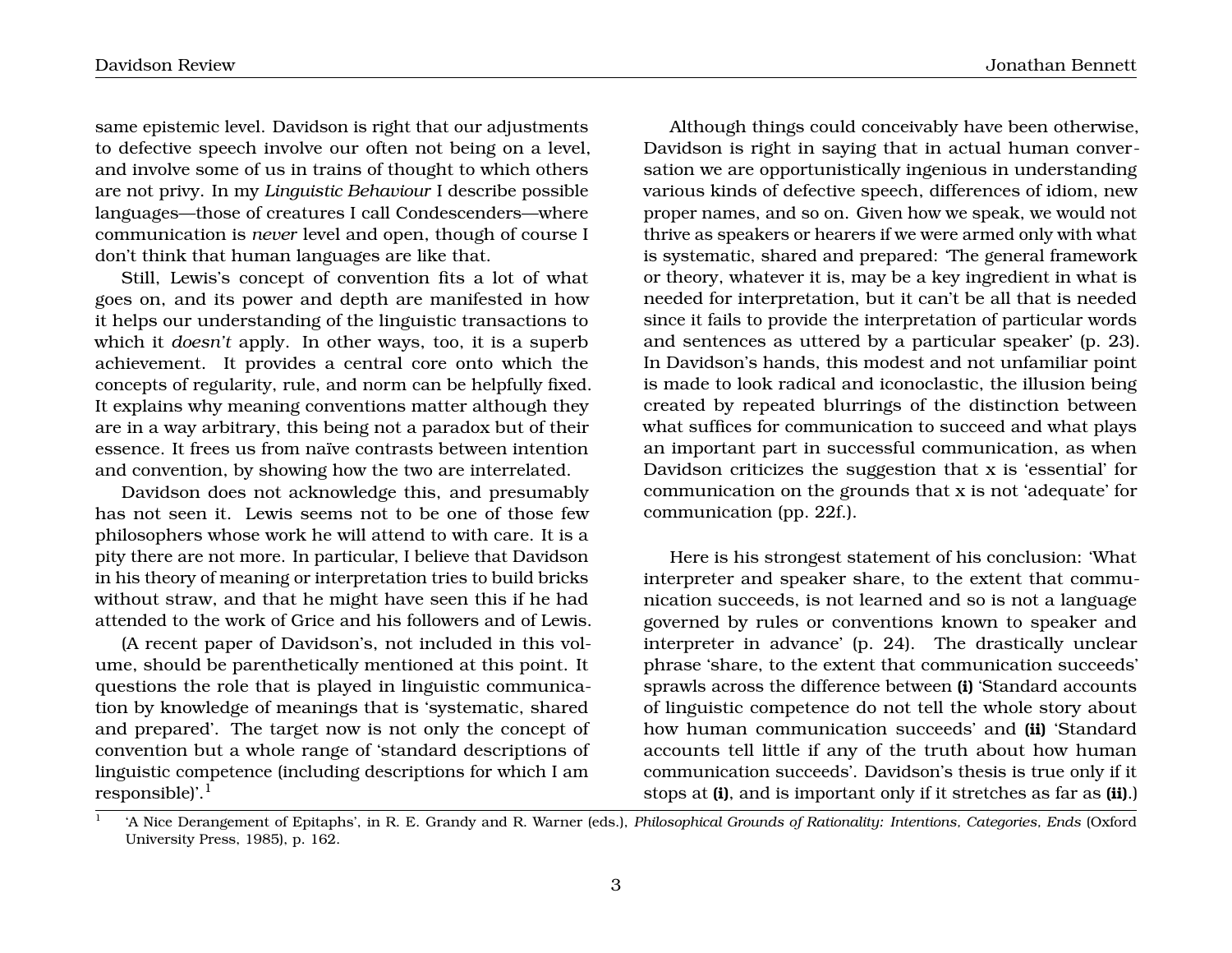4

## **Desiderata for a theory of meaning**

Davidson's theory of meaning is offered as showing how we can discover and express all the facts about the meanings in a language, while respecting the following truths.

**(1)** The study of meaning must start with whole sentences. Word-meanings are theoretical items that help us to manage and account for the observable facts about what sentences mean.

**(2)** A normal language user has meanings for indefinitely many sentences, and he doesn't assign them arbitrarily. So he must command a theory that is in a broad, loose sense 'recursive'—a limited set of rules that generate infinitely many consequences of the form 'S means that p'.

**(3)** What a sentence means is, basically, what somebody means by it.

**(4)** It is possible to discover empirically what someone means by a given sentence.

**(5)** There is no sharp line around what a person means by sentence S. If he accepts S' because he accepts S, there may be no fact of the matter about whether for him the truth of S and the falsity of S' is ruled out by sheer meanings or whether instead his beliefs about the world come into it. Davidson attributes this thesis that 'behavioural or dispositional facts. . . on which a theory of interpretation can be based will necessarily be a vector of meaning and belief' to Quine, and says that it is part of 'one of the few real breakthroughs in the study of language' (pp. 148 f.; see also pp. 27, 62, 197).

**(6)** There is no worthwhile answer to the question 'What is meaning?' or 'What is it for S, as used by speaker x, to mean that p?' This might seem to subvert the whole endeavour, but really it doesn't, as will appear.

### **Outline of Davidson's theory**

The mainspring of Davidson's theory is the notion of a T-sentence, that is, a sentence of the form

S is true (in the idiolect of speaker x) if and only if p. He holds that there are empirical ways of sorting T-sentences out into true and false, whereas it is not clear how to sift the true from the false among sentences of the form

S means (in the idiolect of speaker x) that p. He also thinks that T-sentences are clean and decent in a way that sentences using the unvarnished 'mean' are not. But the facts about what sentences mean can be made empirically accessible and conceptually manageable, Davidson says, if they are approached through T-sentences.

One link between the two is obvious. Anyone who is willing to speak of 'meaning' at all, and who thinks that sentences have truth values, will agree that if the meaning of S is truly reported in something of this form:

S (as used by x) means that p, then the corresponding T-sentence,

S (as used by x) is true if and only if p, must also be true. The converse doesn't hold, however, for the T-sentence 'Gravity obeys an inverse square law' is true if and only if the speed of light is finite is true because both its clauses are true, but the corresponding meaning sentence

'Gravity obeys an inverse square law' means that the speed of light is finite

is patently false. But Davidson thinks that the members of a certain privileged subset of T-sentences do generate corresponding truths about meanings, and are indeed the source of the whole truth about the meanings of the sentences in a language. 'What I call a theory of meaning has after all turned out to make no use of meanings. . . [but it] supplies all we have asked so far of a theory of meaning' (p. 24).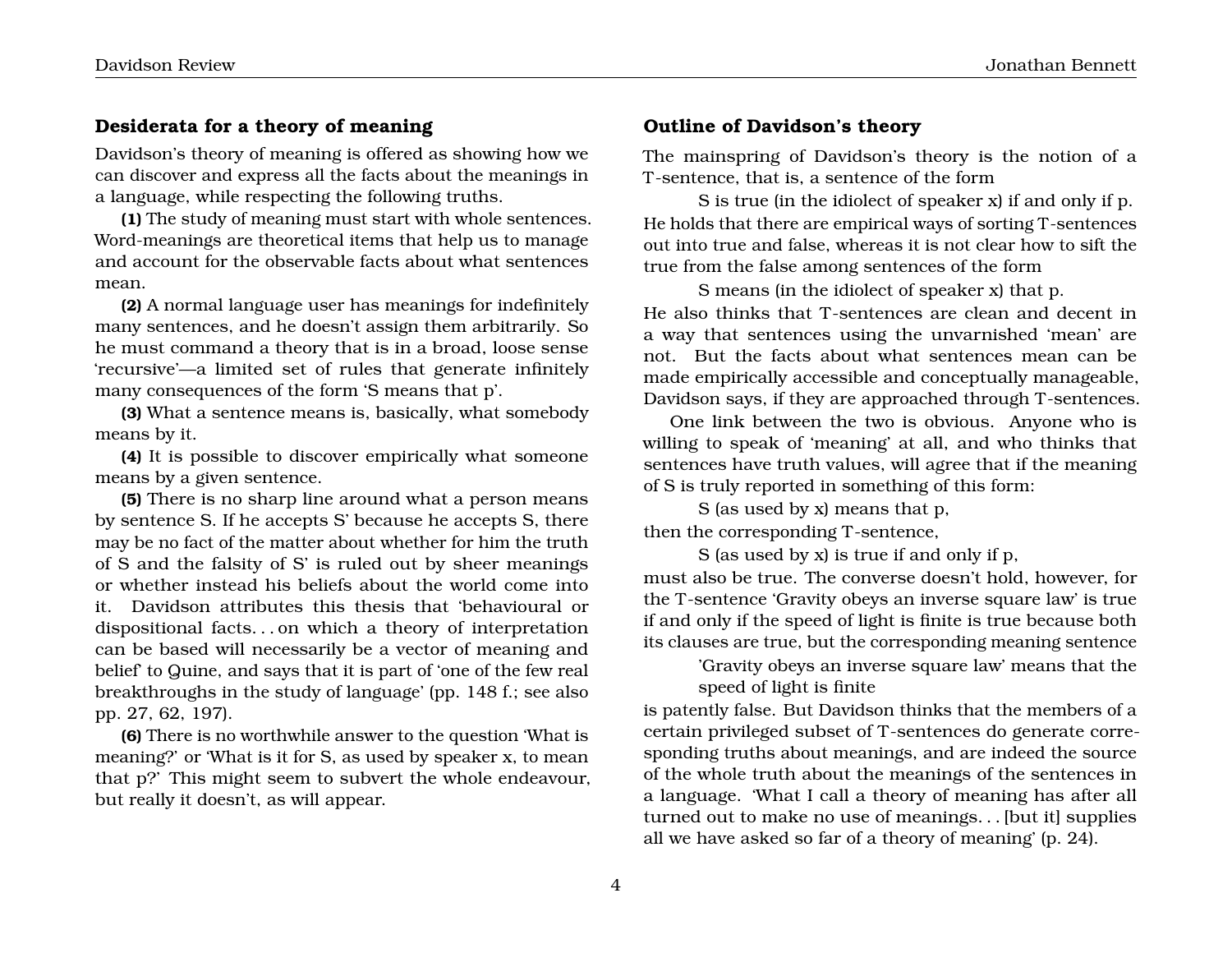Because he will not use the concept of meaning, regarding it as unfit for serious use except when based on his T-sentence approach, Davidson does not argue that every T-sentence in the subclass corresponds to a truth about meanings. Rather, he sees this as a conjecture, to be tested against our untutored intuitions about meaning. Of the privileged T-sentences he says that 'we can say that' by giving one of them 'we give [the] meaning' of its subject sentence (p. 56 n.), and of the words 'are true if and only if' in a T-sentence he says that 'we may interpret them if we please as meaning "means that".' (p. 60).

#### **Getting at meaning: demonstratives**

As I have remarked, Davidson aims to get facts about what sentences mean—or 'interpretations', as he often says—out of only a subset of T-sentences:

> A theory of truth will yield interpretations only if its T-sentences state truth conditions in terms that may be treated as 'giving the meaning' of object language sentences. Our problem is to find constraints on a theory strong enough to guarantee that it can be used for interpretation. (p. 150)

In the upshot, Davidson has three ways of narrowing down the field. (In recently added footnotes on p. 26, all three are emphasized, but conjunctively, with no suggestion that they are connected as I think two of them are.)

Many of the sentences whose meanings are in question are demonstrative, that is, they contain indexicals like 'here' and 'now'. The T-sentences for these cannot generate truths about meanings in quite the advertised way. For example, the T-sentence

> ''It is raining here now' as used by x at t is true if and only if it is raining where x is at t

is all right, but it must not lead us to conclude things like:

Davidson Review Jonathan Bennett

'It is raining here now' as used by Charles at noon means that it is raining where Charles is at noon.

That is not right, because Charles may not know that he is Charles, or that it is noon when he speaks. As Davidson says, in T-sentences about demonstrative sentences (or 'demonstratives', for short) 'the right side of the biconditional never translates the sentence for which it is giving the truth-conditions' (p. 175; see also pp. 35, 74f.).

Still, T-sentences about demonstratives can still be informative about their meanings, and the right side of any of them will be 'systematically related' (p. 46) to the meaning of the sentence named on the left side. Indeed T-sentences about demonstratives cannot be as remote from the meanings of their topic sentences as can ones about non-demonstratives. For a typical English speaker x we can truthfully complete this:

'It rains somewhere at some time' (as used by x) is true if and only if. . .

in madly irrelevant ways, such as

. . . there is more than one galaxy

. . . diamonds are harder than glass

and so on. But if we start off with

'It is raining here now' (as used by x at t) is true if and only if. . . where x is at t,

we cannot easily make this true without putting into the blank something that means the same as 'it is raining'. As Davidson says: 'A theory that makes the right sentences true at the right times for the right speakers will be much closer to a theory that interprets the sentences correctly than one that can ignore the extra parameters' (pp. 74f).

That seems right: we get at the meaning of a demonstrative sentence by finding out what is in common to all the person-time pairs for which it is true and to none for which it isn't. But that does not apply to sentences containing no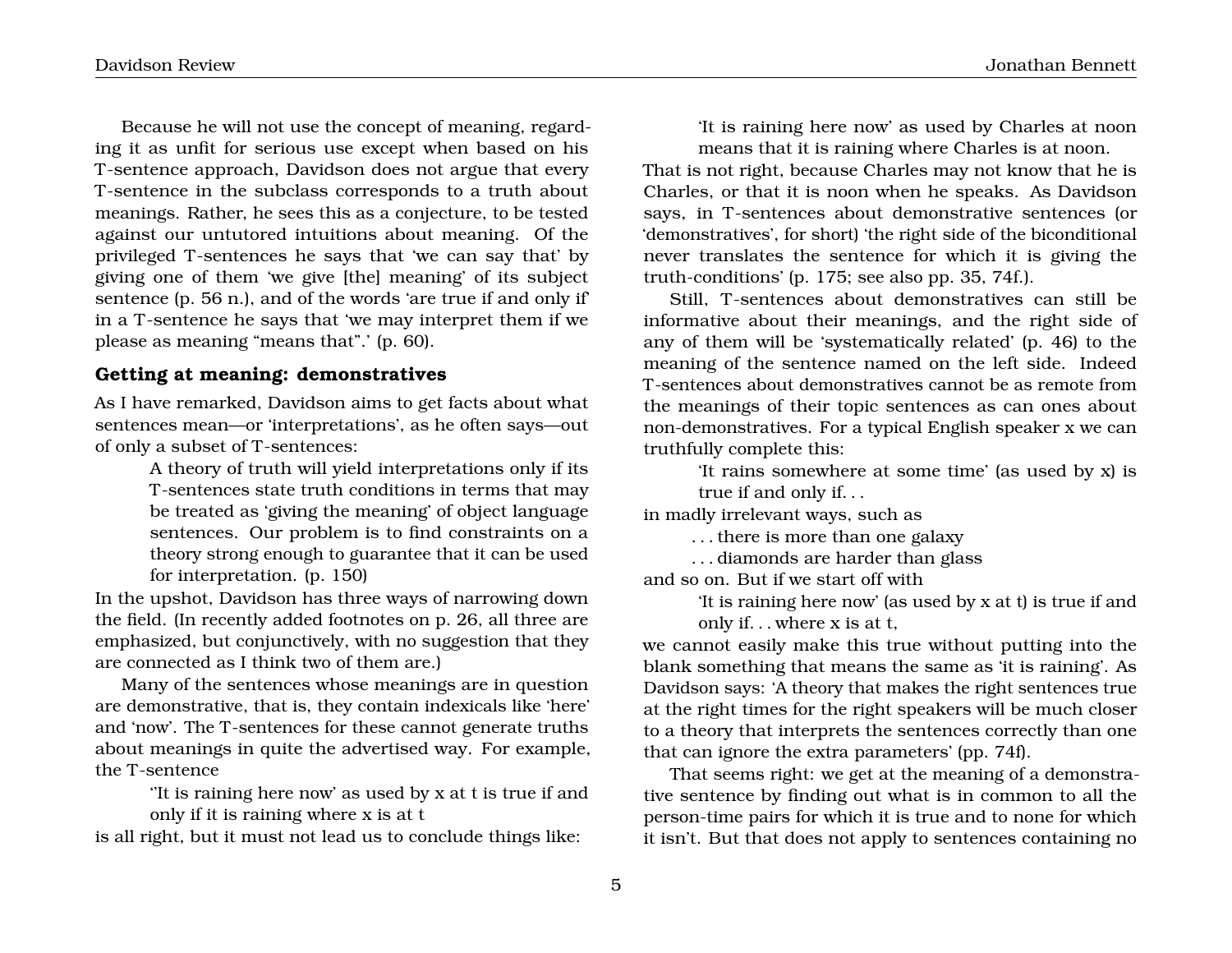indexicals. For example, we cannot get at the meaning of

It did, does, or will rain somewhere at some time by examining the spatiotemporal zones at which it is true, because it is true everywhere and always.

Still, our findings about the meanings of demonstratives could lead us to conclusions about the meanings of the other sentences in the language. Using the circumstantial facts about some demonstratives to assign meanings to them as semantic lumps, we could then generate some theory—what Quine calls 'analytical hypotheses'—about how the meanings of those sentences result from the meanings of their parts and the significance of how they are combined. Then we could go on to assign meanings to non-demonstrative sentences built out of some of the same parts.

Sometimes Davidson himself seems to entertain such a picture:

> The first step. . . settles matters of logical form. The second step concentrates on sentences with indexicals. . . The last step deals with the remaining sentences. . . (p. 136; see also p. 168)

but in this work as a whole indexicals seem to me not to get the primacy they deserve. I guess that this is because Davidson got off on the wrong foot, starting with the idea of a T-sentence as something of the form

[Sentence name] is true if and only if [sentence], where the sentence on the right *translates* the one named on the left. When the named sentence is a demonstrative, that doesn't work, as Davidson himself points out; but he does not scrap his original starting point and start afresh. On the contrary, he stays faithful to the 'translation' version of T-sentences,<sup>1</sup> and so he cannot put demonstratives at the centre of the stage. He characterizes them as a 'very large

fly in the ointment' (p. 33), as 'a tricky matter' (p. 131), as involving a 'radical conceptual change' in the program he started out with (p. 58), and speaks of 'adjusting' his 'theory of truth' to accommodate them (p. 213). In 'In Defence of Convention T' (paper 5) they are described as an 'important, indeed essential, factor in making a truth theory a credible theory of interpretation' (p. 74), so that things cannot be 'as I have been pretending' (p. 75); but this is when they are introduced, for the first time in that paper, on its last page. They are given strong primacy in 'True to the Facts', but not in the context of Davidson's theory of meaning (pp. 43 f.).

# **Getting at meaning: holism**

Davidson offers two other ways of delimiting T-sentences so that each of them generates a truth about the meaning of the subject sentence, whether or not it is demonstrative. They correspond to two ways of understanding the requirement that the T-sentence's truth not be 'accidental'.

One thing he means by that (e.g. on p. 175) is that the T-sentence must not merely be true but must be generated by a systematic, comprehensive, 'reasonably simple' (p. 26n.) theory about the totality of sentences in the idiolect under study. Suppose that the idiolect is normal English, and that we have somehow established interpretative T-sentences for some of its sentences, so that  $S_1$ 's meaning can be recovered from

 $S_1$  is true if and only if  $p_1$ and  $S_2$ 's from

 $S_2$  is true if and only if  $p_2$ 

and so on. Now consider the great range of sentences of the form  $S_i$ -'and'- $S_k$ . We can systematically generate T-sentences for all of these, so long as we already have them for the separate clauses, through the one formula or

<sup>1</sup> Perhaps because it is the peg on which he hangs the name of Tarski—an irrelevance which I shall discuss later.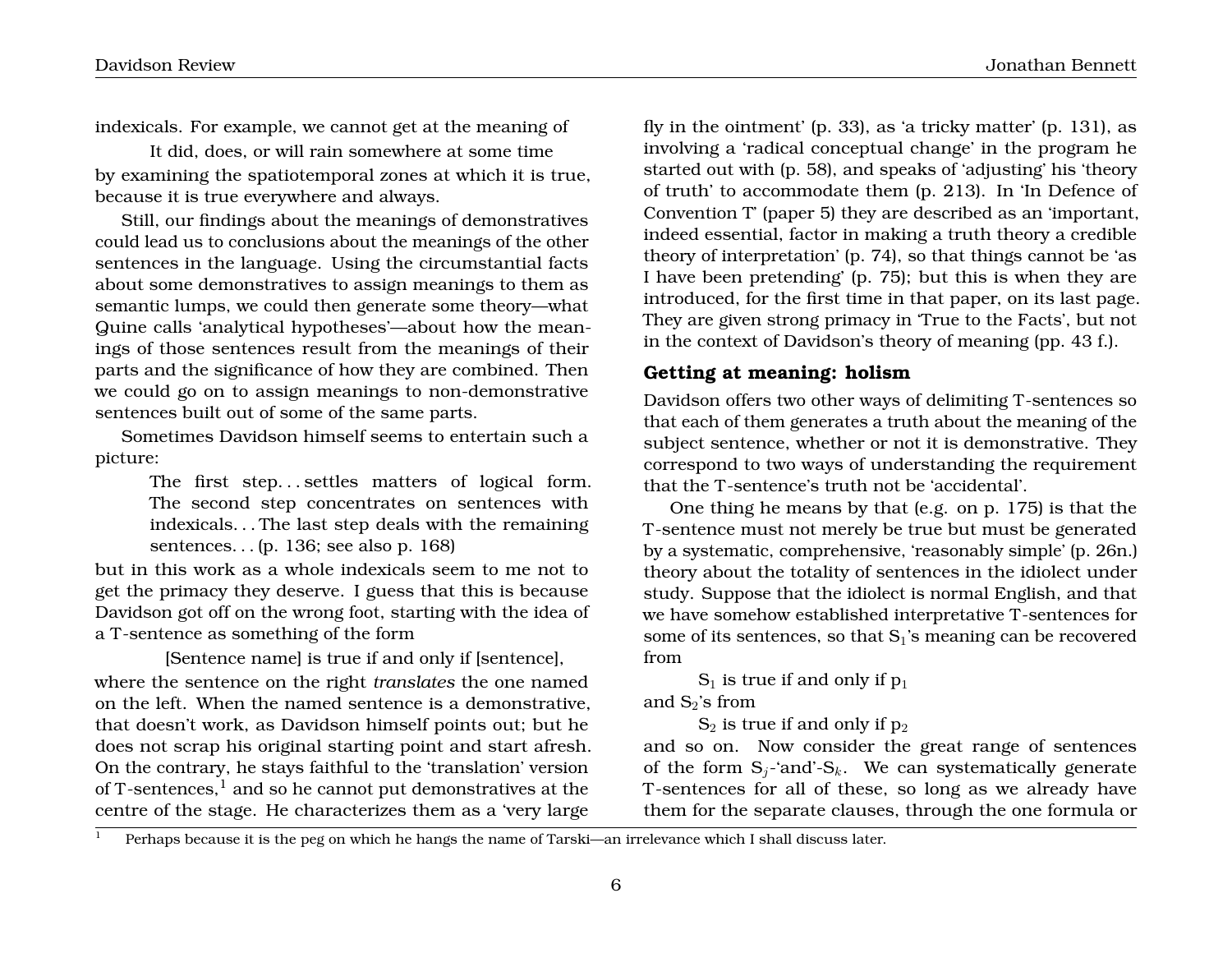T-sentence schema:

 $S_i$ -'and'- $S_k$  is true if and only if ( $p_j$  and  $p_k$ ). That illustrates the sort of thing Davidson means by Tsentences that are generated by theory, and why he thinks that if T-sentences are arrived at like that they will be apt to strike us as interpretative, i.e. as saying what their subject sentences mean. Thus:

> We can interpret a particular sentence provided we know a correct theory of truth that deals with the language of the sentence. For then we know not only the T-sentence for the sentence to be interpreted, but we also 'know' the T-sentences for all the other sentences; and of course, all the proofs. Then we would see the place of each sentence in the language as a whole, we would know the role of each significant part of the sentence, and we would know about the logical connection between this sentence and others. (pp. 138f.; see also pp. 61, 73f)

Davidson also contends that we can home in on correct interpretations not only by moving from one sentence to a whole idiolect, but also in moving from an individual's idiolect to the largest dialect of which it is a typical part (pp. 152f).

Both contentions are highly plausible, and I think they are true. It would be good to have them defended and explained, however, if only to help us to understand why we find them plausible. On p. 74 Davidson asks why, but what follows is no answer, so far as I can see; and elsewhere he doesn't even raise the question. I think that a proper defence of the holism constraint—that is, of the thesis that a good theory implying T-sentences for every sentence in a language will thereby imply facts about what the sentences mean—would have to draw on Davidson's third way of trying to get a theory of T-sentences to state the

facts about meanings. Let us now look at that.

## **Getting at meaning: counterfactuals**

When Davidson speaks of a T-sentence as not 'accidentally' true, he sometimes means not that it flows from a theory but rather that counterfactuals flow from it:

> Sentences of the theory are empirical generalizations about speakers, and so must be not only true but lawlike. "'Snow is white" is true if and only if grass is green' presumably is not a law, since it does not support appropriate counterfactuals. (p. 26n., added in 1982)

At that point he does not say what sorts of counterfactuals, but an answer can perhaps be figured out from this:

> Given that the evidence for this law, if it is one, depends ultimately on certain causal relations between speakers and the world, one can say that it is no accident that 'Schnee ist weiss' is true if and only if snow is white; it is the whiteness of snow that *makes* 'Schnee ist weiss' true. (p. xiv)

This rests on the idea that the truth of a sentence in x's idiolect ultimately rests on x's relating to it in a certain way. From that it follows that some counterfactual of the form

If snow were not white, x would not have relation R to 'Schnee ist weiss'

entails the counterfactual

If snow were not white, 'Schnee ist weiss' (as used in x's idiolect) would not be true,

or, for that matter,

It is because snow is white that 'Schnee ist weiss' (as used in x's idiolect) is true.

(When Davidson writes that what makes the sentence true is 'the whiteness of snow', I don't take him to mean that the sentence is made true by a property. He must mean that it is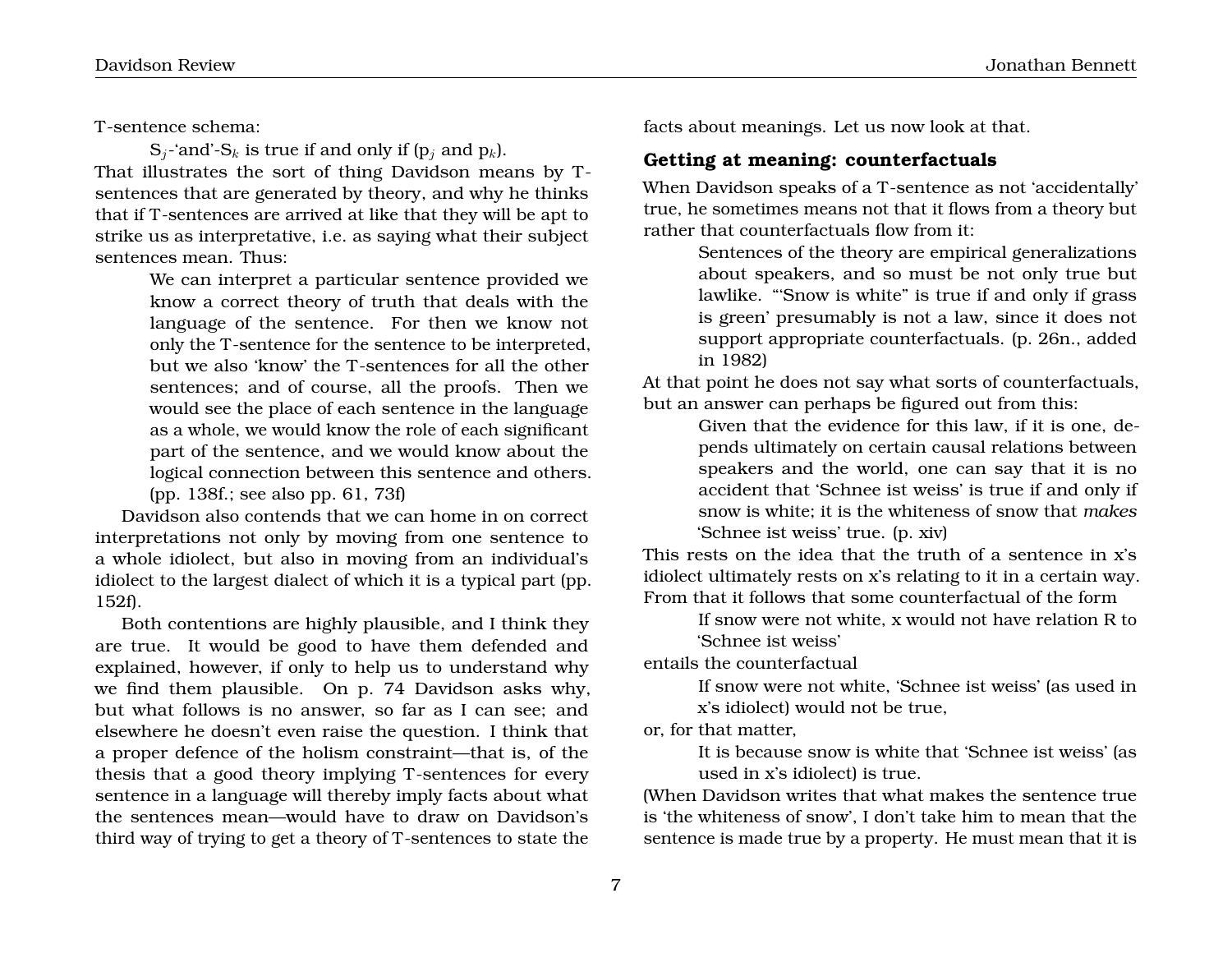made true by *snow's being white*, i.e. by *the fact that snow is white*. (Not that he would put it like that; see pp. 70, 194.)

## **How do we discover that S is true?**

If we know what constraints a system of T-sentences for x's idiolect must obey if it is to generate all the truths about what x's sentences mean, the next thing we need is some way of empirically testing systems of such sentences. This approach can lead us to a defensible theory of meaning for x's idiolect only if we can tell whether a given T-sentence is true or not, without yet knowing what its subject sentence S means; so we must often be able to tell whether S (as used by x) is true, without knowing what it (as used by x) means. One might think that 1 can only learn that

> 'Gravity obeys an inverse square law' (as used by you) is true

by learning what you mean by that sentence and then discovering whether what you mean is true, that is, whether that proposition is true. If that were right, then Davidson's program would be doomed.

Davidson, however, thinks we can get evidence that S (as used by x) is true, in advance of knowing what it means, by two steps: 'The fact that speakers of a language hold a sentence to be true (under observed circumstances) [is] prima facie evidence that it is true under those circumstances' (p. 152); and 'We can know that a speaker holds a sentence to be true without knowing what he means by it or what belief it expresses for him' (p. 162). Let us look at these in turn.

## **True and held true**

Davidson insists that as an interpreter one must assume a large measure of agreement between one's own beliefs and those of the person whose idiolect one is studying. He assumes (I think rightly) that in interpreting the mind of

another creature one ought in general to attribute what one takes to be error only if one can explain why it occurs; such explanations cannot be solid unless one already has some grounded theory about the subject's mind; and so in starting to establish such a theory one would be well advised to keep error out of the story at the outset, and to see where one can get by assuming that the subject's beliefs are all true. That seems to be the spirit of this:

> We want a theory that. . . maximizes agreement, in the sense of making [the subject] right, as far as we can tell, as often as possible. . . Once the theory begins to take shape it makes sense to accept intelligible error and to make allowance for the relative likelihood of various kinds of mistake. (p. 136)

In fact, the error-ignoring device is merely the simplest of many possible ways of getting the theory started. But Davidson doesn't see it like that, because he thinks of it as more than a convenient device. His method, he says, involves

assigning truth conditions to alien sentences that make native speakers right when plausibly possible, according, of course, to our view of what is right. What justifies the procedure is the fact that disagreement and agreement alike are intelligible only against a background of massive agreement. (p. 137)

The claim that in the absence of massive agreement the notion of (dis)agreement is not 'intelligible' goes far beyond merely advising theory builders to start with a working assumption of massive agreement. Davidson repeats this often:

> We will have to assume that in simple or obvious cases most of his assents are to true, and his dissents from false, sentences—an inevitable assumption since the alternative is unintelligible. (p. 62)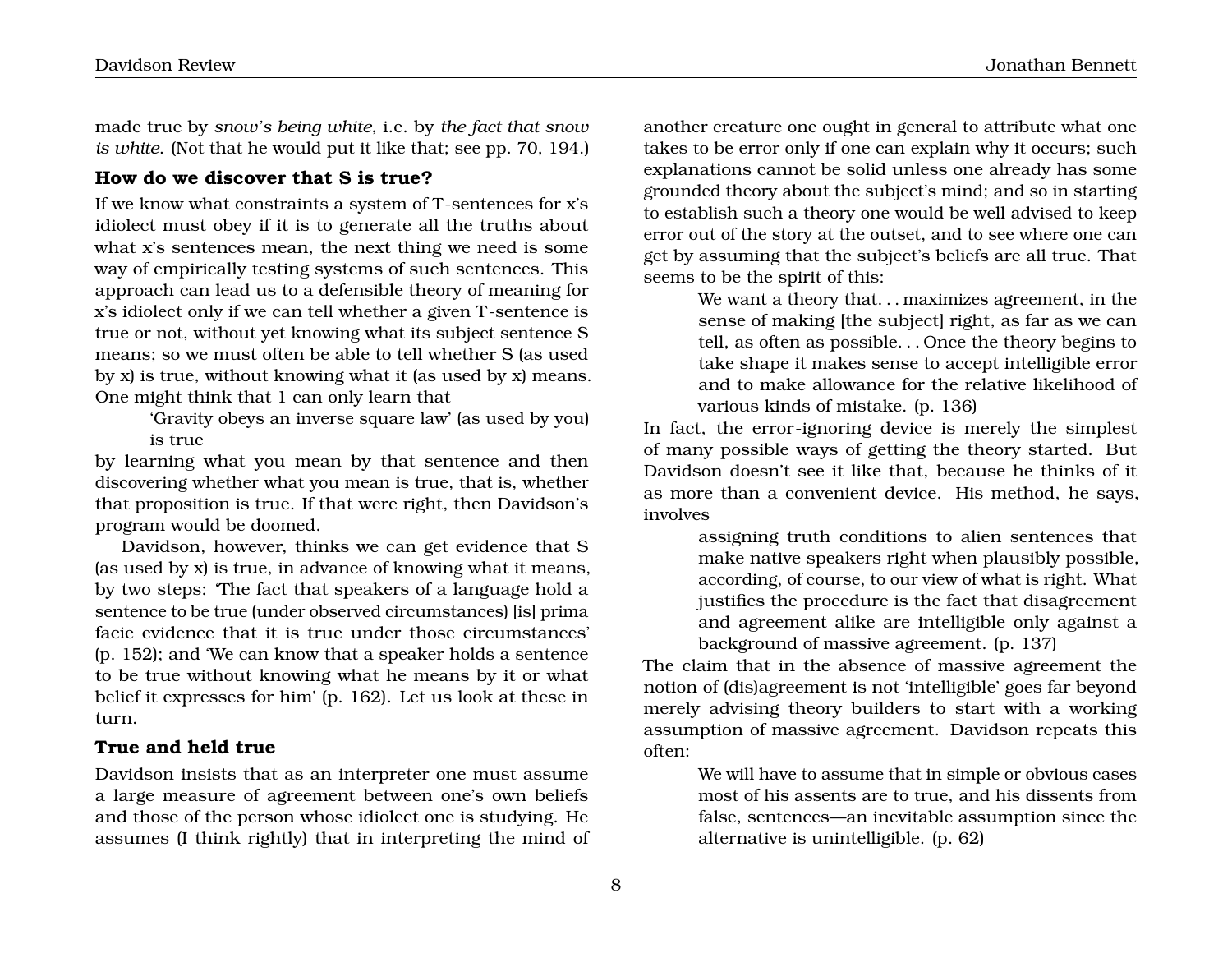This requires not merely that the interpreter of x share most of x's beliefs, but that he share most of x's beliefs about the truth-values of sentences. I find even the former claim, let alone the latter, quite implausible. What is unintelligible in the idea that some creature's perceptual bad luck and intellectual frailty should coincide so as to make most of its beliefs about 'simple or obvious' matters false? It would be different if Davidson argued strongly for his view, but he doesn't. The best he offers is this:

> Widespread agreement is the only possible background against which disputes and mistakes can be interpreted. Making sense of the utterances and behaviour of others, even their most aberrant behaviour, requires us to find a great deal of reason and truth in them. To see too much unreason on the part of others is simply to undermine our ability to understand what it is they are so unreasonable about. (p. 153)

The final sentence of that, vague as it is, has some chance of being right, but only because it sticks with 'reason' (see also pp. 159 f.) and drops 'truth'.

Incidentally, all of that concerns **i** the thesis that x cannot be understood by y unless most of x's beliefs are y's too, that is, are *judged true by y*. At one point Davidson moves from that to the thesis **ii** that x cannot be understood (by anyone) unless most of his beliefs are *true*. It seems prima facie that **i** can be true and **ii** false: a mostly false corpus of beliefs might be understood, on the basis of complete agreement, by an interpreter whose own beliefs were mostly false. But Davidson argues, through a bold transcendental argument, that **i** implies **ii**:

> There is nothing absurd in the idea of an omniscient interpreter; he attributes beliefs to others, and interprets their speech on the basis of his own beliefs, just as the rest of us do. Since he does this as the

rest of us do, he perforce finds as much agreement as is needed to make sense of his attributions and interpretations; and in this case, of course, what is agreed is by hypothesis true. But now it is plain why massive error about the world is simply unintelligible, for to suppose it intelligible is to suppose there could be an interpreter (the omniscient one) who correctly interpreted someone else as being massively mistaken,

and this we have shown to be impossible. (p. 201) This is employed in 'The Method of Truth in Metaphysics' (paper 14) to throw a firm, broad bridge between linguistic premises and metaphysical conclusions. It is an amazingly ambitious endeavour. In fact, though, Davidson has not 'shown' that **i** is true; he has merely said that it is. And his perfectly valid transcendental argument, run contrapositively, tells strongly against **i**. The thought of an omniscient interpreter reminds us of the implausibility of the claim that *any* interpreter of x's thought and speech must share most of x's beliefs.

Davidson has another direct argument for the thesis **ii** that any understandable belief system is mostly true:

> We can... take it as given that most beliefs are correct. The reason for this is that a belief is identified by its location in a pattern of beliefs; it is this pattern that determines the subject matter of the belief, what the belief is about. Before some object in, or aspect of, the world can become part of the subject matter of a belief (true or false) there must be endless true beliefs about the subject matter. False beliefs tend to undermine the identification of the subject matter. (p. 168)

I don't follow this unless it is relying on a Fregean view about how a thought grips onto a particular, assuming that the only way a creature could believe something about a particular is by having a belief of the form: The thing that is G and H and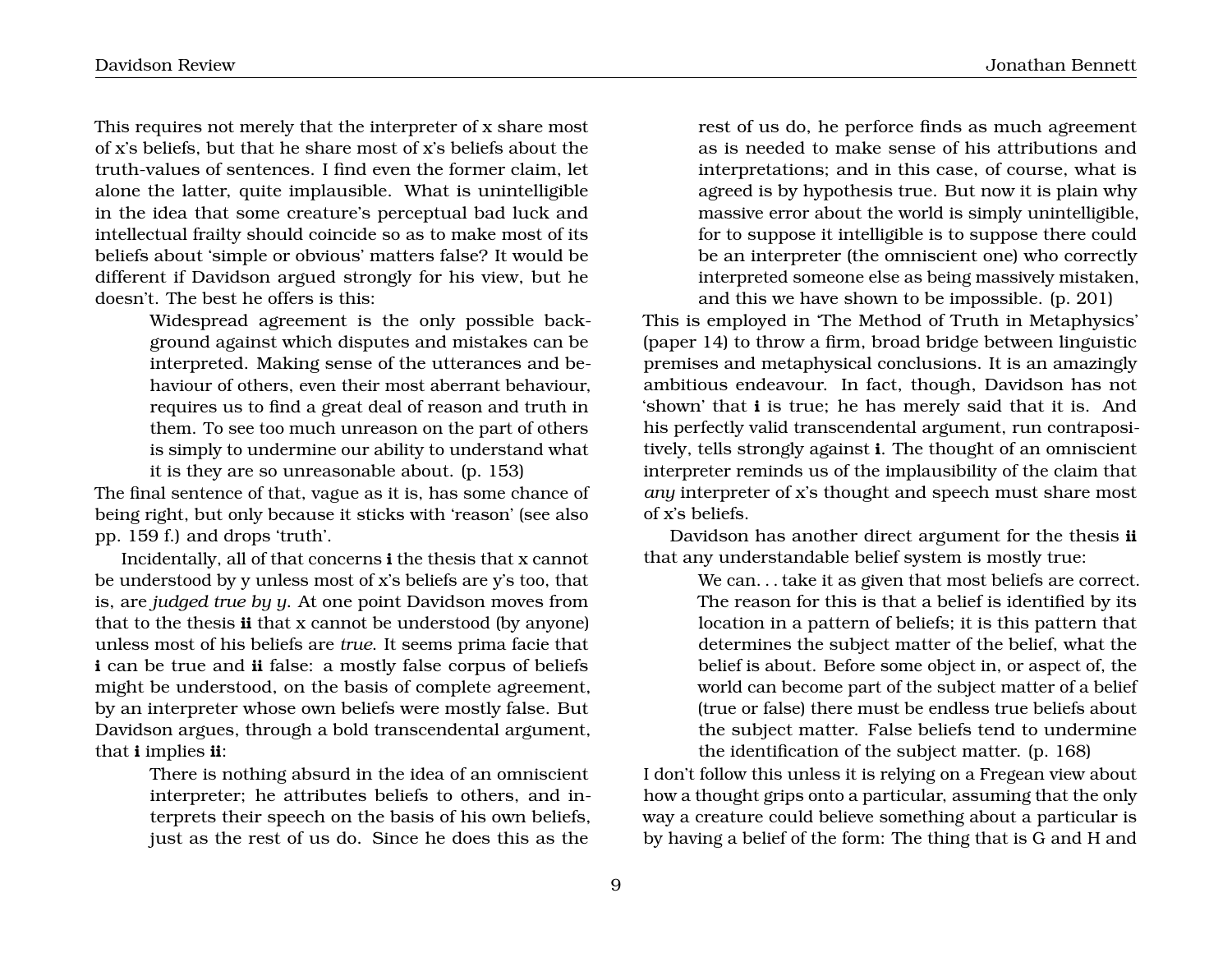I and J and K. . . is also F. $^{\rm l}$  If it is relying on that, that is a reason to reject it.

Of course, Davidson's programme for meaning theory doesn't require him to hold that any interpreted belief system is mostly true,<sup>2</sup> or even that y can interpret x only if he shares most of x's beliefs. All he needs is the safer thesis that if we can learn enough about what sentences x holds to be true (in what circumstances), we can move from that to well-grounded conclusions about which of his sentences actually are true. I think that the safer thesis is true, though my reasons for it are ones that Davidson could not accept. How he could defend it, I do not know.

However, even if we hand that to Davidson on a plate, we have still left dangling the question of how we are to discover facts of the form 'x holds S to be true at t'. Let us now turn to that.

### **Holding true**

In one place where Davidson writes that 'we can sometimes tell that a person accedes to a sentence we do not understand', he adds that the line he is taking 'obviously owes its inspiration to Quine's account of radical translation in Chapter II of *Word and Object*' (p. 27). Even in 1967 when he wrote that, Davidson was probably not buying into Quine's account of how we can discover whether a speaker holds S to be true, namely: putting S to him interrogatively, and seeing whether he behaves affirmatively. A dozen years later, anyway, he explicitly disavows this aspect of Quine's account: 'Where [Quine] likes assent and dissent because they suggest a behaviouristic test, I despair of behaviourism

and accept frankly intensional attitudes towards sentences, such as holding true' (p. 213).

What does Davidson put in place of Quine's behaviouristic Yes/No way of discovering what sentences the subject assents to? A possible position is this: 'Quine is basically right, but his supposedly decisive binary test for assent to sentences is too simple. In practice, assent shows up in behaviour that is more various, more complex, harder to describe, than Quine allows for. It would be a waste of time to try to describe them in detail.' There is evidence that Davidson would agree with that, but his departure from Quine goes deeper: unlike Quine, he thinks that the route from the behavioural basis through to conclusions about meaning must run through 'frankly intensional attitudes such as assent', which he equates with the notion of x's believing a sentence to be true.

There is a prima facie difficulty for Davidson here. He has insisted that precise and finely shaved information about x's beliefs and intentions cannot be gathered from his behaviour unless this includes interpreted speech, and has claimed this to be fatal to Grice's attempt to explain meaning in terms of belief and intention; so he needs to explain why his own use of the concept of belief, in the notion of 'holding true' on which his account of language is founded, is not killed by the same bullet. Here is part of his answer to that:

> A good place to begin is with the attitude of holding a sentence true, of accepting it as true. This is, of course, a belief, but it is a single attitude applicable to all sentences, and so does not ask us to be able to

<sup>1</sup> In 'Reality Without Reference' (paper 15) Davidson responds to critics who complain that his theory of meaning does not include a (correct, non-Fregean) theory of reference. Davidson's response to this complaint, starting at p. 222, ought to throw light on the passage I have just quoted, but after many readings I still do not understand it.

<sup>&</sup>lt;sup>2</sup> But that thesis is dear to him, it seems. He returns to its defence in 'A Coherence Theory of Truth and Knowledge', in *Kant oder Hegel?*, Klett-Cotta, 1983.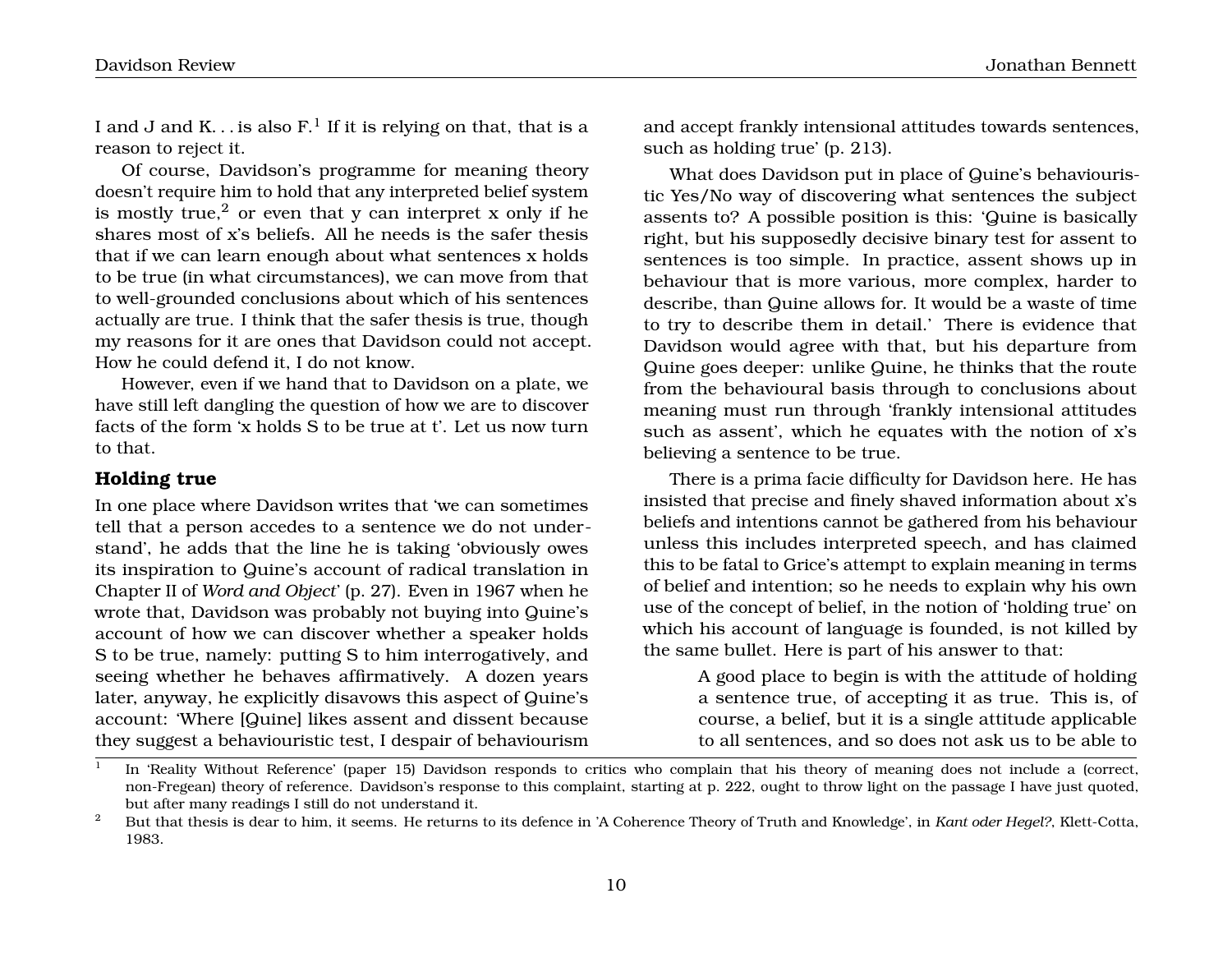11

Davidson Review Jonathan Bennett

make finely discriminated distinctions amongst beliefs. (p. 135)

The claim is that Davidson's prelinguistic use of the concept of belief is trouble-free, when others are not, because the former does not involve any troublesome 'finely discriminated distinctions amongst beliefs'.

Why doesn't it? Davidson's answer to this (pp. 163 f.) is sketchy, to put it mildly, but I think the following is a fair reconstruction of it.

If we are tempted to say that the dog thinks there is a cat up the tree, we encounter questions that we cannot answer unless the dog can speak. **i** How does it think of the cat—as a furry enemy? as an animal of about its own size? as the object it chased yesterday? **ii** What does it believe about the cat? That it is up a tree? that it is out of sight above the ground? that it is where it was when chased yesterday? If we cannot answer questions like these, we do not know what belief it would be right to attribute to the dog. In contrast with this, **i** we can credit x with believing something about the sentence S, without having to face nasty questions about how it thinks of S—as the F sound, as the G sound, as the sound that x just made. And **ii** we can credit x with believing of S that it is true, without being challenged by rival accounts according to which x believes S to have some other property than truth though coinciding with it in this instance. Let us examine these two claims in turn.

**i** Since any sound has innumerable properties, don't we have the problem of determining which of them enter into x's belief about it? Yes, but if the sound is a sentence token the problem can be solved for it as it cannot for the cat. Every sentence token falls under a strong, general theory that attends to a determinate subset of its features (the ones

that will appear in the dictionary and the grammar book, if we ever get x's idiolect interpreted); and we can discover which features those are, and will then be entitled to suppose that if x thinks about the noises at all he does so under that subset of their features. This part of what I conjecture to be Davidson's position seems to be all right.

**ii** But I can find no defence for the other part. I see no reason to think that, at a stage where we don't yet understand any of x's sentences, we are free from troubles about 'finely discriminated distinctions' between believing S to be true, believing it to be plausible, believing it to be probable, believing it to be desirable, and so on. Indeed, it looks as though there will be troubles about coarsely discriminated distinctions between beliefs about truth and beliefs about properties that have nothing to do with truth. To be entitled to suppose that what x believes about S is that it is true, we must have evidence that x's belief fits S into x's value system in a certain manner: it is of the essence of the concept of truth that truth is what we go in for.<sup>1</sup> After the one sentence that I have quoted, Davidson devotes to this vitally important matter one sentence more. I shall examine it in due course.

#### **Summary up to here**

Davidson has argued that when you are interpreting the mind and speech of another creature x, you are entitled to assume that most sentences that x accepts as true are true in his idiolect; and that you can discover what sentences x accepts without knowing what they mean. If he is right on both counts, you can find out which of x's sentences are true and which are not (either absolutely or at specified place-times). Then you need to inform yourself about the rest of the world, discovering whether it is the case (either

<sup>1</sup> Thus Michael Dummett, 'Truth', *Proceedings of the Aristotelian Society* 54 (1958–9).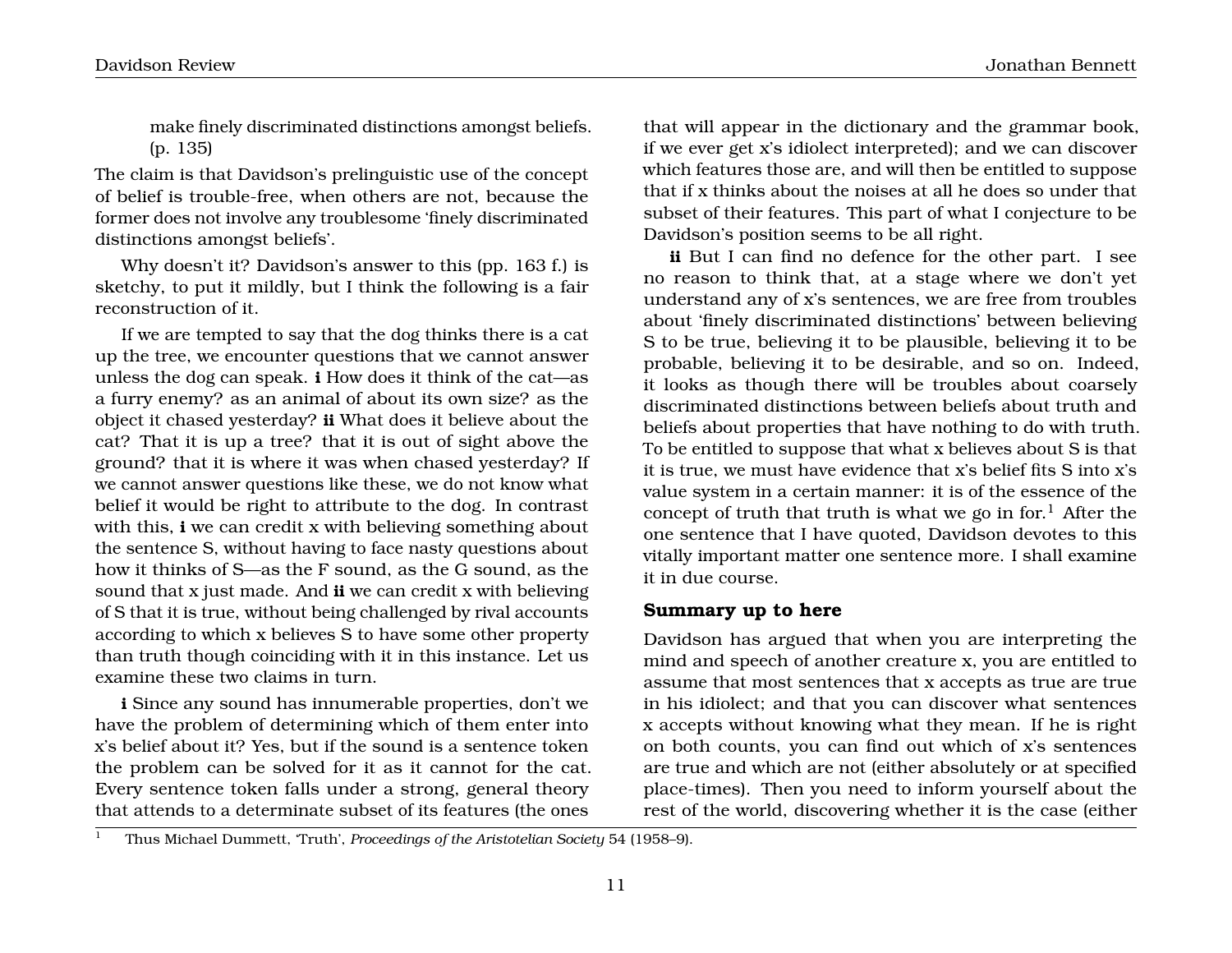absolutely or at specified place-times) that p, for various values of p. After that, all you need is a tiny amount of logical skill—just enough to be able, when you know whether S is true in x's idiolect and you know whether p, to know whether

S is true in x's idiolect if and only if p. These modest materials, then, will let you sort out true from false amongst all such sentences, and amongst their more complex cousins where the subject sentence contains indexicals.

The true T-sentences thus established will include all kinds of true junk, such as

> 'Snow is usually black' is true in x's idiolect if and only if there are three even prime numbers,

as well as ones that embody interpretations of the subject sentences. But we can filter out the junk. If we establish a set of T-sentences in which **i** many concern demonstrative sentences, **ii** each is implied by a strong, comprehensive theory about all the sentences in x's idiolect, and (iii) each remains true when 'if and only if' is replaced by 'if (and because), and only if, then the T-sentences in that set will correspond to truths about what x's sentences mean. Or so Davidson says, and I agree.

My exposition should make clear why Davidson's approach to meaning, if it works at all, satisfies the desiderata **(1)**, **(3)**, **(4)** and **(6)** with which I started. I may need to say a little about desideratum **(5)**, that is, about how Davidsonian meaning theory relates to Quine's thesis that what a speaker conveys through the sheer meaning of what he says shades into what he conveys through firmly held associated beliefs. Suppose we know that

> Because snow is white, Kurt holds 'Schnee ist weiss' to be true,

or the corresponding counterfactual

If snow were not white, Kurt would not hold 'Schnee ist weiss' to be true.

That bears on what he means by that sentence, but it does not pretend to decide between

**(a)** He means by it that snow is white and

> **(b)** He means by it that snow is F for some F distinct from whiteness but believed by Kurt to be causally necessary and sufficient for whiteness.

Quine's thesis that pure meaning cannot be extracted from the meaning-belief complex is, precisely, the thesis that no decision should be made between **(a)** and **(b)**, the apparent difference between them being an illusion produced by bad philosophy; and Davidson's approach to meaning beautifully respects that view of the matter. In fact, it does so in several ways, but one is enough for now.

## **Logical form**

There remains desideratum **(2)**: a good theory of meaning must be constructive—it must use recursive rules to get unlimited results out of limited basic resources.

Obviously Davidson must envisage his sort of meaning inquiry as being like that: we cannot learn an unlimited language unless it is recursive; and we cannot theorize comprehensively about such a language unless our theory is recursive. The latter claim is true for any sort of theory, and is especially obvious for Davidson's. We could not possibly investigate x's relations with each of the sentences in his idiolect, one by one.

Thus, for example, if we have truth-conditions (that is, T -sentences of the right kind) for n non-conjunctions, then a single rule lets us generate truth-conditions for the  $2^n$ simple conjunctions that can be formed out of them, the  $2^{2^n}$  conjunctions that can be formed out of them, and so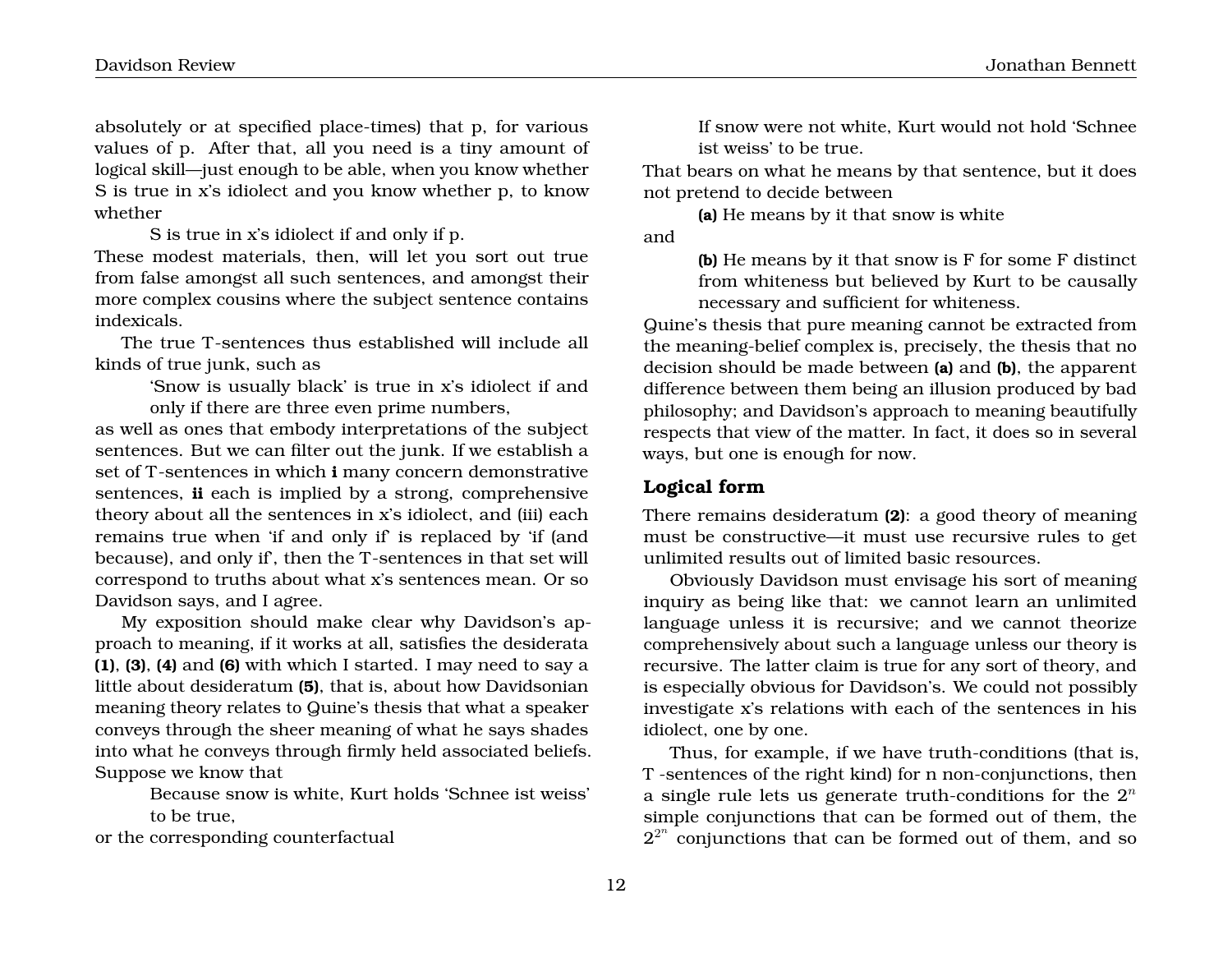Davidson Review Jonathan Bennett

on. Other rules will handle disjunctions, negations, tenses, modals, and so on; and yet others will dig down to the subsentential level, letting us get truth-conditions for large classes of simple sentences out of brute facts about their smaller number of components (pp. 47 f.).

Our theory can have these luxuries only if they correspond to regular features—elements of structure—in the language under study. As Davidson puts it, his sort of 'theory of truth for a language' serves to 'give the meanings of all independently meaningful expressions on the basis of an analysis of their structure' (p. 55).

It is, these days, a humdrum point that any successful meaning theory for a language must find some kind of systematic structure in it. But Davidson seems to hold something further, namely that his kind of theory—with its special emphasis on truth—is apt for revealing structure of one special kind, namely the kind embodied in first-order extensional logic, the logic of truth-functions and quantifiers. I shall discuss this.

There is some reason to hope that most significant structure in any language is of this kind. Davidson plausibly says that the structure or 'logical form' that helps us to understand new sentences is also what helps us to know what entailments hold amongst sentences. If that is right, and if the best meaning theory attributes to the language a structure of truth-functions and quantifiers, then we get the good news that the entailments that hold amongst our informal sentences can be captured in and explained by a system of logic that is powerful, simple, and well understood:

> By abstracting quantificational structure from what had seemed a jungle of pronouns, quantifiers, connectives, and articles, Frege showed how an astonishingly powerful fragment of natural language could be semantically tamed. Indeed, it may still turn out that

this fragment will prove, with ingenuity, to be the whole. (p. 51)

So far, so good. But a question remains. Does Davidson think that the adoption of his particular kind of meaning theory somehow guarantees (or at least increases the chances) that we shall find that first-order logic permeates the language under study? His answers to this are given in an uncertain voice.

(Many of them are worded in ways that reflect Davidson's habit of calling his theory of meaning a 'theory of truth' (e.g. on pp. 56, 83, 132, 150, 203). This and some allied phrases are a bar to understanding, and we must get them out of the way if we want a clear, true picture of what happens in Davidson's work on language. Davidson says he is describing a 'recursive account of truth' (p. 57), trying to 'shed light on truth', pursuing a 'systematic account of truth' (p. 62), 'characteriz[ing] truth' (p. 133). He also gives his approach to meaning the label 'Convention T', this being Tarski's name for a certain proposal about what should count as a satisfactory theory of truth. The mentions of Tarski, and the implications that the topic of investigation is truth, have a mainly incantatory role throughout the book, except in 'True to the Facts' **(3)** and 'In Defence of Convention T' **(5)**, neither of which has much to do with the theory of meaning. Davidson implies as much when he writes that 'The interest of a theory of truth, viewed as an empirical theory of a natural language, is not that it tells us what truth is in general, but that it reveals how the truth of every sentence of a particular L depends on its structure and constituents' (p. 218; see also pp. 134, 150). Such remarks, while they remind us that the concept of truth is hard at work in Davidson's theory of meaning, show that the latter is not a theory of truth, is not concerned with defining the truth predicate, and has nothing to do with Convention T. Now back to the main thread.)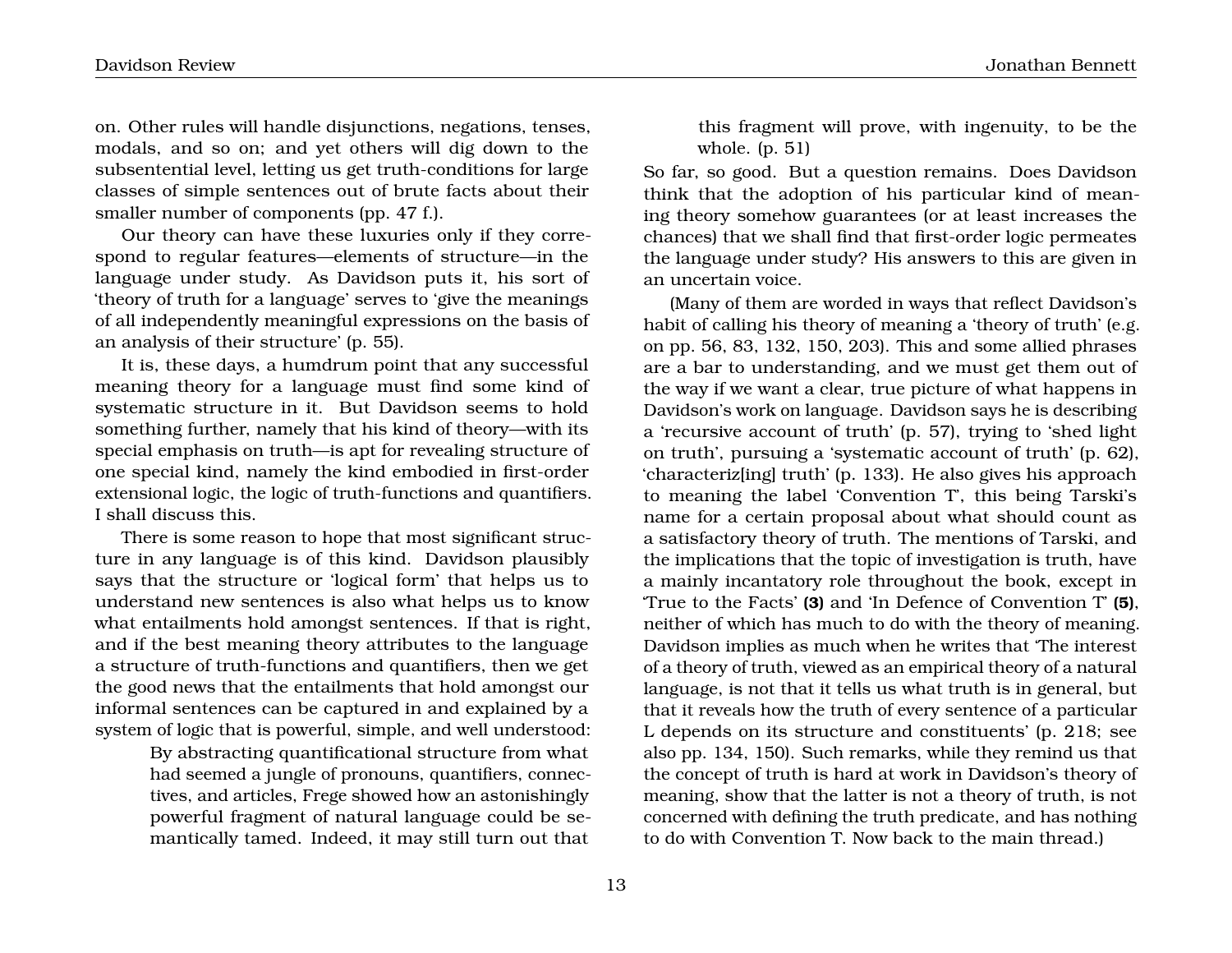Sometimes Davidson seems to hold that his program for investigating meanings merely demands that structure be found and exploited, with no bias towards any particular kind of structure:

> The suggested conditions of adequacy for a theory of truth do not (obviously, anyway) entail that even the true sentences of the object language have the form of some standard logical system. (p. 58)

Also:

Convention T, in the skeletal form I have given it, makes no mention of extensionality, truth functionality, or first-order logic. . . Restrictions on ontology, ideology, or inferential power find favour, from the present point of view, only if they result from adopting Convention T (p. 68),

that is, only if we are led to them by bringing the T -sentence treatment of meaning to bear on the empirically given language.

Still, he has a view about what we are likely to be driven to if we study meanings in his way. He says that his theoretical constraints 'apparently cannot be met without assigning something very much like a standard quantificational form to the sentences of the language' (p. 132), and that 'If the metalanguage is taken to contain ordinary quantification theory, it is difficult, if not impossible, to discover anything other than standard quantificational structures in the object language' (pp. 150 f.; see also p. 176).

When he writes that 'The semantic constraint in my method forces quantificational structure on the language to be interpreted' (p. 136 n.), I think Davidson overstates his own considered view, which is the more cautious one about what 'apparently' cannot be done.

#### **How do we find structure?**

Let us grant that in doing Davidsonian meaning theory we shall be led to attribute to the subject language a structure describable by first-order logic. I now ask: will our Davidsonian activities help us to uncover such structure? When Davidson writes that 'The result of applying the formal constraints. . . is to fit the object language to the procrustean bed of quantificational theory' (p. 151), he suggests that he has been offering a help, a technique for laying bare in the object language those logical forms that correspond to quantificational logic.

But that seems not to be his considered view. Here he divides the whole process into two stages:

In the first stage, [T-sentences will be given], not for the whole language, but for a carefully gerrymandered part of the language. This part, though no doubt clumsy grammatically, will contain an infinity of sentences which exhaust the expressive power of the whole language. The second part will match each of the remaining sentences to one or. . . more than one of the sentences for which truth has been characterized. (p. 133; see also pp. 29, 203)

It is in the second stage that Davidson would have us matching 'She dried herself with a towel' with 'Something was a drying, was by her, was of her, and was done with a towel', and matching 'Hobbes said that he had a mind to go home' with 'I have a mind to go home. Hobbes said that.' And in this second stage, when we are arriving at and evaluating the likes of Davidson's theories about adverbial modification and oratio obliqua, we have at most two debts to his basic approach to meaning. **(i)** It motivates us to seek and value first-order logical structure in the object language. **(ii)** It liberates us from the view that meaning equivalences are answerable to facts about the conscious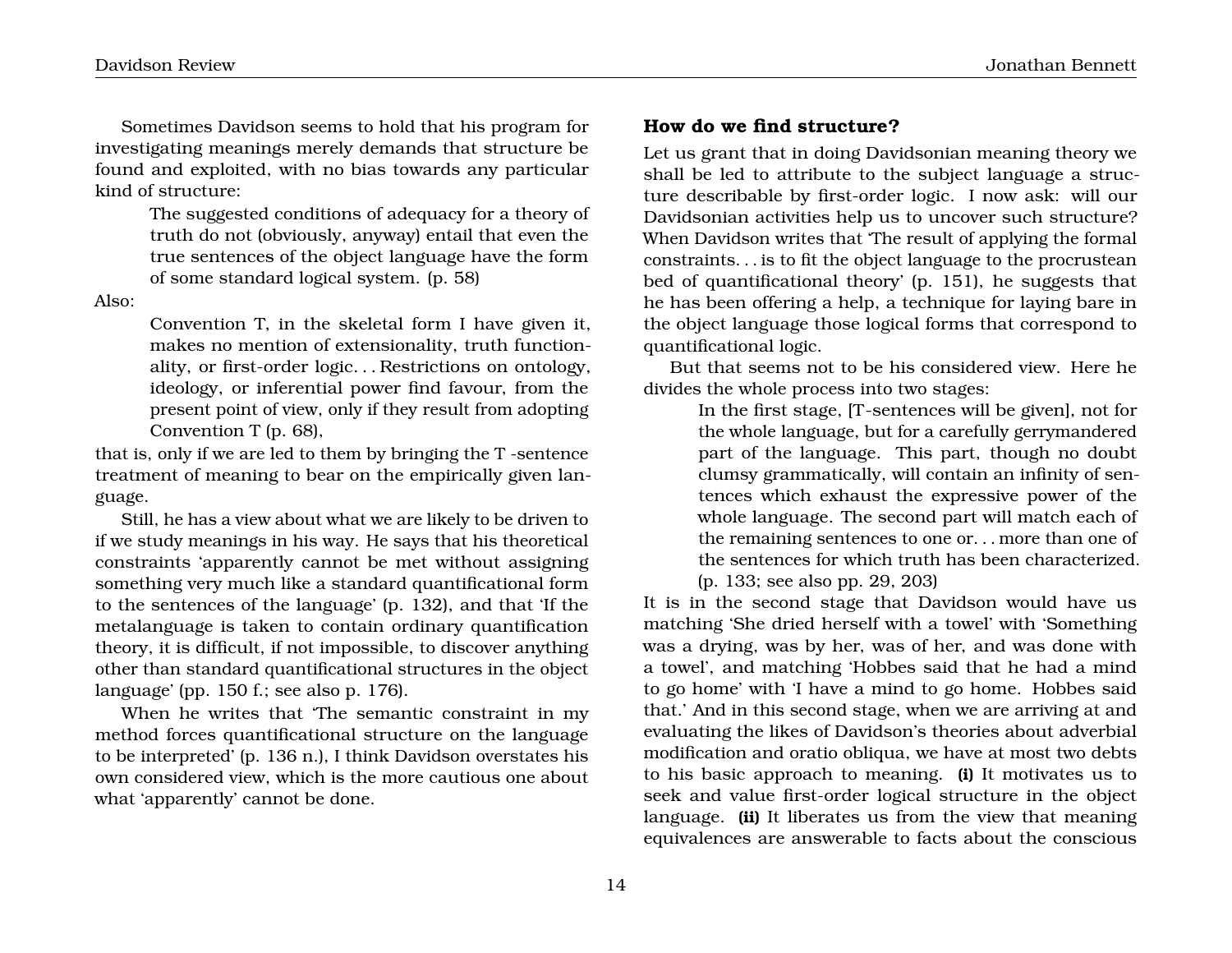thoughts of speakers, allowing us to maintain that 'She dried herself with a towel' means something about the existence of a drying just so long as the T-sentence

> 'She dried herself with a towel' (as used by us) is true if and only if something was a drying, was by her, was of her, and was done with a towel

satisfies the constraints that Davidson says are required if a T-sentence is to generate a truth about meaning. We should not expect to get from the Davidsonian theory any guidance in actually arriving at T-sentences such as that one. In digging for logical structure in the object language, it seems (see pp. 210–14), we shan't be helped by the idea of a T-sentence, or by the idea of the empirical study of the assents of a speaker, or by anything else that is specially Davidsonian. Or so I conjecture: Davidson does not discuss the question.

#### **A puzzling claim**

Davidson sometimes seems to credit his approach to meaning with impressive powers. Here, for example:

> The striking thing about T-sentences is that whatever machinery must operate to produce them, and whatever ontological wheels must turn, in the end a T-sentence states the truth-conditions of a sentence using resources no richer than, because the same as, those of the sentence itself. Unless the original sentence mentions possible worlds, intensional entities, properties, or propositions, the statement of its truth conditions does not. (p. 132)

Davidson doesn't say what it is for a sentence to 'mention' something. Does 'She dried herself with a towel' mention events? Davidson will have to say that it does. So presumably any sentence will count as mentioning Fs if a good translation or interpretation of it, in a clean canonical nota-

tion, explicitly quantifies over Fs. But then the 'striking thing' turns out to say only that a good translation of a sentence will not invoke conceptual resources that the sentence itself does not use, which trivially follows from the platitude that a good translation of a sentence will mean the same as the sentence.

What Davidson intended, I think, was not a platitude but a swipe at those who analyse English sentences with help from possible worlds—Montague, Lewis and others. There is no doubt about that intention when the 'striking thing' appears on p. 56, where it is described as a truth 'yet to be made precise'. Davidson goes on to discuss how it should be interpreted—as though its author were someone else—finds 'natural' an interpretation which he says has the effect of 'judg[ing] much recent work in semantics irrelevant to present purposes', and then coolly walks away.

## **Questions, commands, etc.**

Davidson's broad approach to language and meaning has encouraged him to look at some specific problems of semantic analysis, and to suggest solutions. Three papers in this collection tackle such problems. I hope to discuss 'Quotation' **(6)** elsewhere, and 'On Saying That' **(7)** is too well known to need to be displayed here. In any case, although Davidson labels this trio of papers as 'Applications' of his approach to meaning, those two are not tightly related to the central theory. The same is not true of 'Moods and Performances' **(8)**, which tackles a problem that urgently needs solution if Davidson's approach to meaning is to cover the ground. Even if the program as so far expounded is perfectly in order, it leads us only to the meanings of sentences that can be true; so it doesn't touch imperative, optative and interrogative sentences.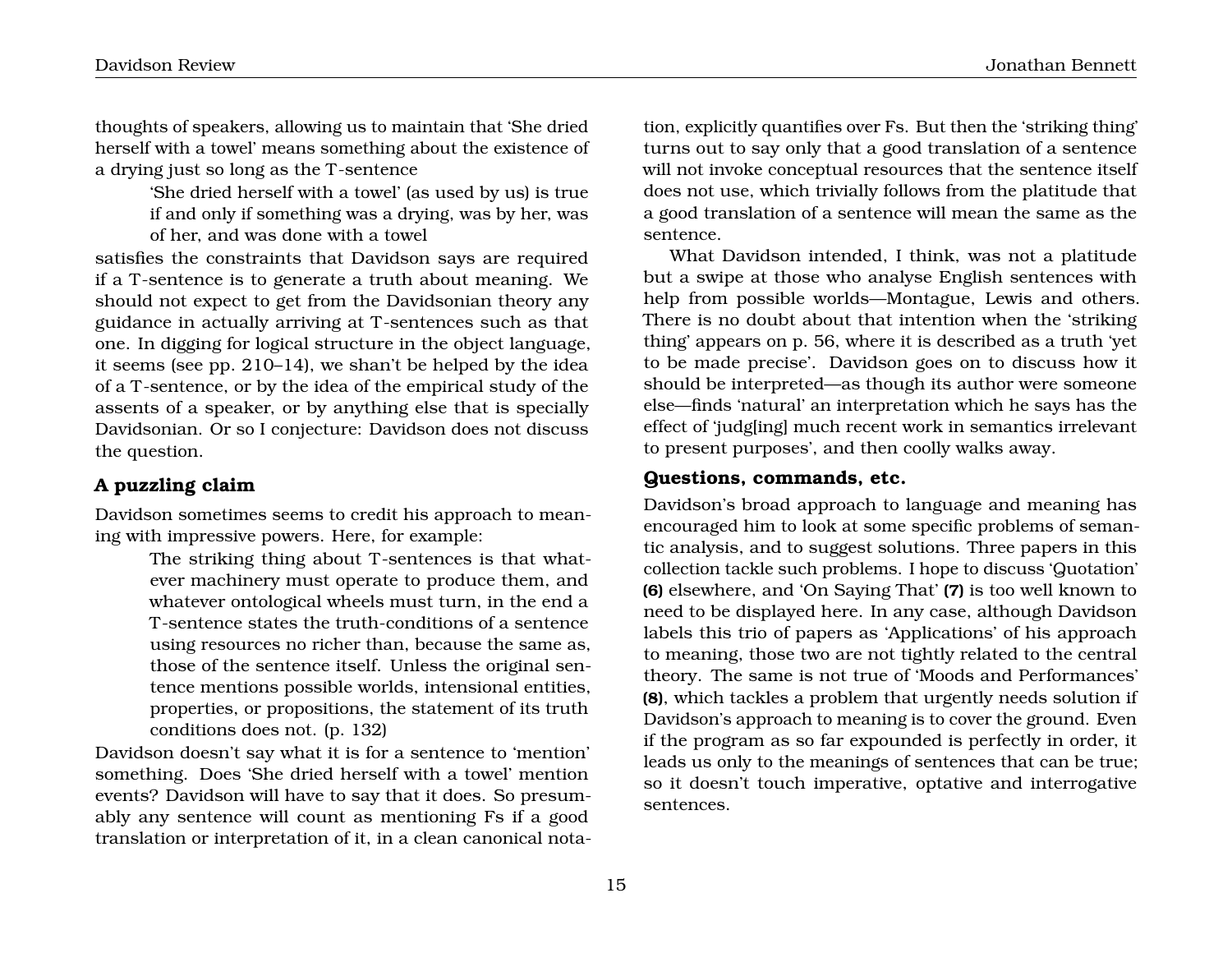In tackling this, Davidson distinguishes kinds of sentence marked off by mood (indicative, imperative etc.) from ways of using sentences (asserting, ordering, etc.), saying that the two classifications are inter-related but are not identical. He rejects, for example, the idea that all there is to giving an order (say) is uttering something in the imperative mood:

> Once a feature of language has been given a conventional expression, it can be used to serve many extralinguistic ends. . . There cannot be a form of speech which, solely by dint of its conventional meaning, can be used only for a given purpose, such as making an assertion or asking a question. (pp. 113 f.; see also pp. 266–70)

The point is clearly right, and Davidson's presentation of it is powerful and illuminating.

Now, according to Davidson how does a grammatical mood relate to the associated illocutionary act? That is, how does he propose to fit moods other than the indicative into his T-sentence theory of meaning? Here is his answer to that, stated for imperatives (p. 120):

> We can give the semantics of the utterance of an imperative sentence by considering [i] the truth conditions of the utterance of an indicative sentence got by transforming the original imperative, and [ii] the truth-conditions of the mood-setter. The mood-setter of an utterance of 'Put on your hat' is true if and only if the utterance of the indicative is imperatival in force.

On this account, truth-conditions fit in neatly: the moodsetter is true if and only if the utterance has imperatival force, and the content of the imperative is given by an associated indicative S for which there will also be a suitable T-sentence. Uttering the imperative is not, of course, tantamount to uttering the conjunction of the mood-setter and the associated indicative (if it were, then every disobeyed

order would be false). But we can understand the imperative by understanding the truth-conditions of the mood-setter and the associated indicative.

This may serve for imperatives and optatives, but it won't work for all interrogatives (as Hintikka has already warned Davidson; see p. 115n). It applies to ones that are used to ask whether—yes or no—it is the case that p. But when it comes to 'Which of them turned off the lights?' or 'What is your name?' the theory won't work: there is no associated indicative that will do the job.

That is a relatively minor blemish, however, compared with Davidson's way of simply helping himself to 'imperatival force' and related notions for the other moods. Uttering a sentence with one force or another—imperatival, assertive, questioning, etc.—involves relating to it in one way or another; and Davidson tells us nothing about any of these relations. You might think that this passage speaks of them:

For the sake of the present discussion at least we may depend on the attitude of accepting as true, directed to sentences, as the crucial notion. (A more fullblooded theory would look to other attitudes towards sentences as well, such as wishing true, wondering whether true, intending to make true, and so on.) (pp. 195 f.)

But it doesn't. Accepting as true a sentence that one utters is not the same as asserting its truth, though the two are inter-related, as we find when we try to explain what assertion is. Wanting a sentence that one utters to be true is not the same as uttering it with imperative force, though again relations between the two emerge when we try to explain what it is for a particular act to be an imperative. And so on through the others. Davidson encounters none of these relations because he does not dig at all into the concepts of assertion, command etc. To do so, he would have change his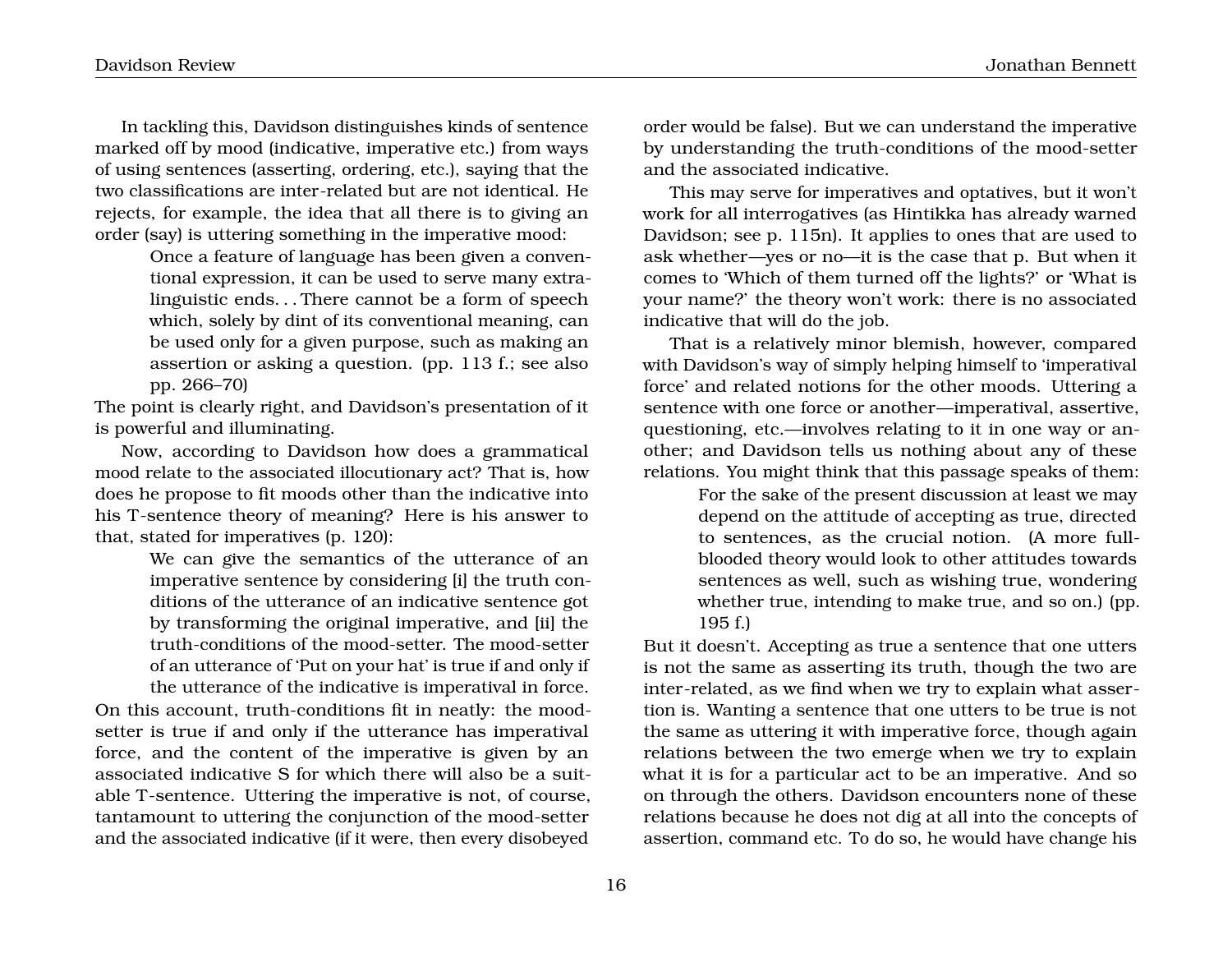ground radically, consenting to develop a generic theory of belief and intention and then present meaning as a species within that.

# **Davidson's primitives**

At one dramatic point the notion of assertion, or something like it, bears the whole weight of the theory. In defending his claim that without knowing what x's sentences mean we can learn which of them he believes to be true—a claim without which the entire project collapses—Davidson says two things, of which I have discussed one. In the other he says that believing-true

> is an attitude an interpreter may plausibly be taken to be able to identify before he can interpret, since he may know that a person intends to express a truth in uttering a sentence without having any idea what truth. (p. 135)

Given the failure of the first defence, everything rests on this second one.

Davidson here proposes to base conclusions about what sentences x believes to be true on premises about when x 'intends to express a truth in uttering a sentence', adopting the complex notion of *intending to express a truth*, or perhaps the related notion of assertion, as an unanalysed, unexamined lump. Thus, his entire case for saying that his project is empirically feasible, which depends on his view that we can learn that x holds S to be true before we have interpreted S, comes to rest on a fragile, complex structure that Davidson has taken out of the box and set in place without subjecting it to the least analytical scrutiny.

This silence about what assertion is, or about the notion of intending to express a truth, is part of a larger silence. Repeatedly in this book Davidson relies on the premise that *he speaks a language*, but he never subjects that to any

kind of explanation or analytical scrutiny. Indeed, with one strange exception which I shall discuss shortly, he tells us nothing about what it is for a behavioural system to be a language, or for a sound or movement to be (a token of) a sentence. I mean that as a criticism, because I think it is part of a philosopher's task to take warm, familiar aspects of the human condition and look at them coldly and with the eye of a stranger. Indeed, Davidson himself is good at doing this—but never with the concept of language.

His willingness to take that concept on trust, as something whose instances are dropped into our laps without the need for philosophical work, must be operating in the sentence where Davidson helps himself to the notion of uttering S 'intending to express a truth'. Looked at from a proper analytical distance, this is a slapdash, careless, unthorough performance. But Davidson is not at that distance. He stands in the thick of the human situation, helping himself to things that he finds within reach—things like the concept of language, of sentence, of intention to express a truth.

# **Starting with belief and desire**

If Davidson's meaning-theory were based on, rather than mixed up with, a theory of beliefs and desires, it might be able to complete itself, with a decent account of holding true, and of what it is for a behavioural system to be a language and for a sound or movement to be a sentence.

There are ways of discovering what a creature wants and what it thinks, and some work has been done on laying out criteria by which one moves from **(i)** premises about what someone does (output) in relation to what he experiences (input) to **(ii)** conclusions about what he thinks, and from those to **(iii)** further conclusions about what he means by his utterances. The route from **(ii)** to **(iii)** was found by Grice.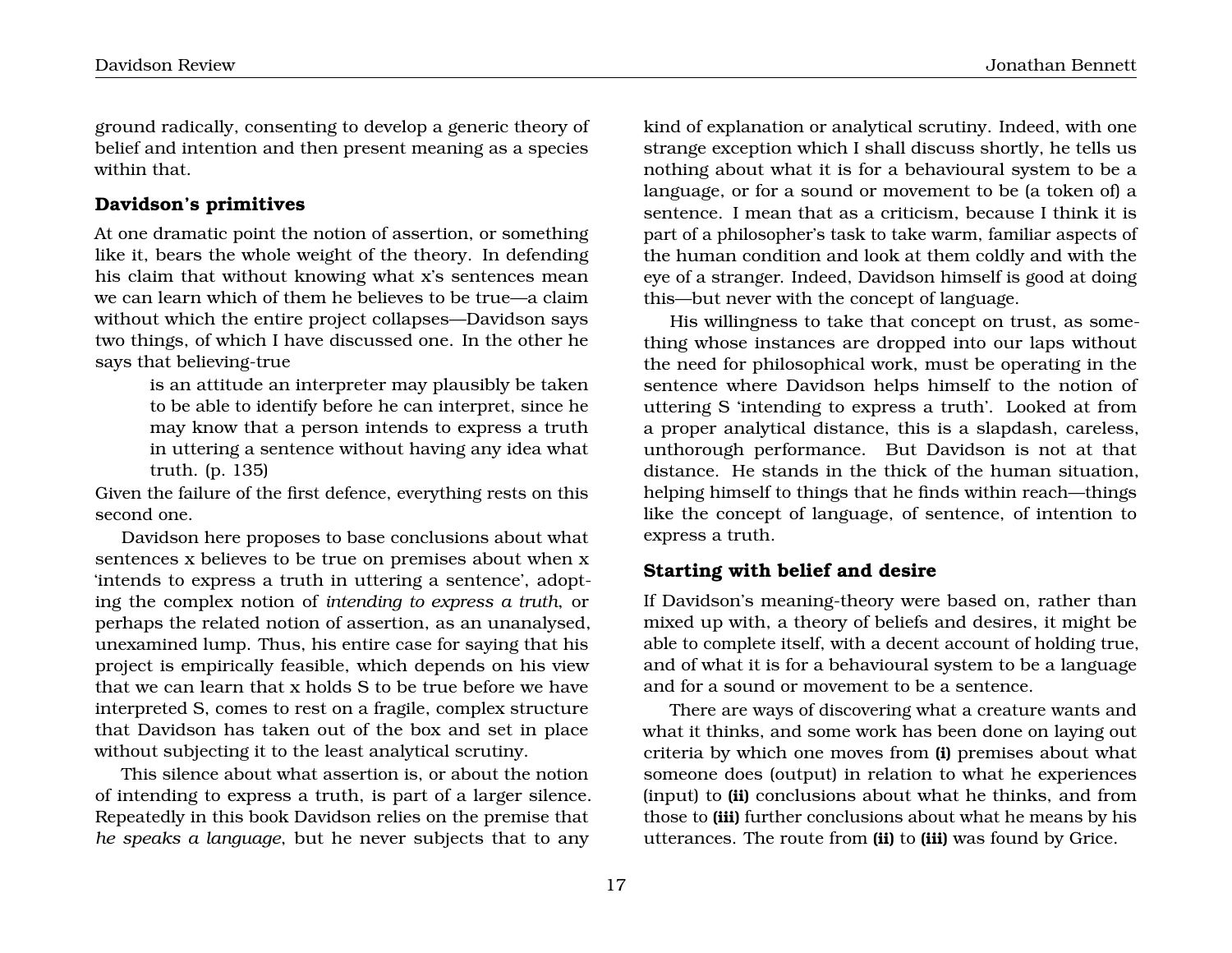As well as offering some prospect of foundations, a Gricean approach also improves on something lying right at the heart of the limited theory that Davidson does offer. He says that

> 'Snow is white' as used by x is true if and only if snow is white

is informative about meaning only because it is nonaccidentally true, which means that

> It is because snow is white that x holds 'Snow is white' to be true.

What sort of causal transaction is this? It has the same form as

> It is because snow is cold that x is putting on his muffler;

and we naturally want in the former case what we have in the latter, namely some idea of what the causal route is from the fact about snow to the fact about x. How does snow's being white lead to x's having that attitude to that sentence?

It seems indisputable that at least part of the story runs as follows. We start with

**(1)** snow's being white;

this leads causally to

**(2)** x's thinking that snow is white;

and this combines with x's taking 'Snow is white' to mean that snow is white to cause

**(3)** x's thinking 'Snow is white' to be true.

Davidson can say all of this. He does say: 'A sentence is held true because of two factors: what the holder takes the sentence to mean, and what he believes' (p. 167), and he would surely say that when someone assents to 'Snow is white' because snow is white, the causal chain runs through his believing that snow is white rather than through the

other component, namely his meaning by 'Snow is white' that snow is white.

There is, however, something funny about how Davidson has to tell this story. When he implies that the causal route runs from **(1)** to **(3)** via **(2)**, with extra input from the fact that x means by 'Snow is white' that snow is white, this is just a theory-based gloss on the situation after the **(1)**-**(3)** link has been established. By Davidson's own lights, we could not have discovered the bit of the chain that runs from **(1)** to **(2)**, independently discovered what x means by 'Snow is white', and on this basis predicted that x would hold that sentence to be true. This is impossible, according to Davidson, because in his scheme of things we need the facts about which sentences x holds to be true as our basis for judgments about what x takes various sentences to mean.<sup>1</sup>

In contrast with this, the Gricean approach lets us take the causal chain one step at a time. Rather than having to start with the great leap from snow's being white to x's having a certain attitude to the sentences, and then breaking it down into smaller steps in accordance with a certain theory about what must be going on, the Gricean theory offers us a chance of being able to take the chain one step at a time: we learn about what causes x to acquire what beliefs, we learn about what he means by various sentences, and those two discoveries put us in a position to predict that he will regard the sentence 'Snow is white' as true.

That strikes me as preferable, if it is possible. Perhaps Davidson would agree, but he doesn't think it is possible. Let us see why.

One reason is as follows. The Gricean handling of this matter brings in meaning en route to the T-sentence, by basing it on belief and intention; and Davidson holds that

<sup>1</sup> And for our judgments about what x believes? One might think so from some of what Davidson says, but we shall see that it is not really so.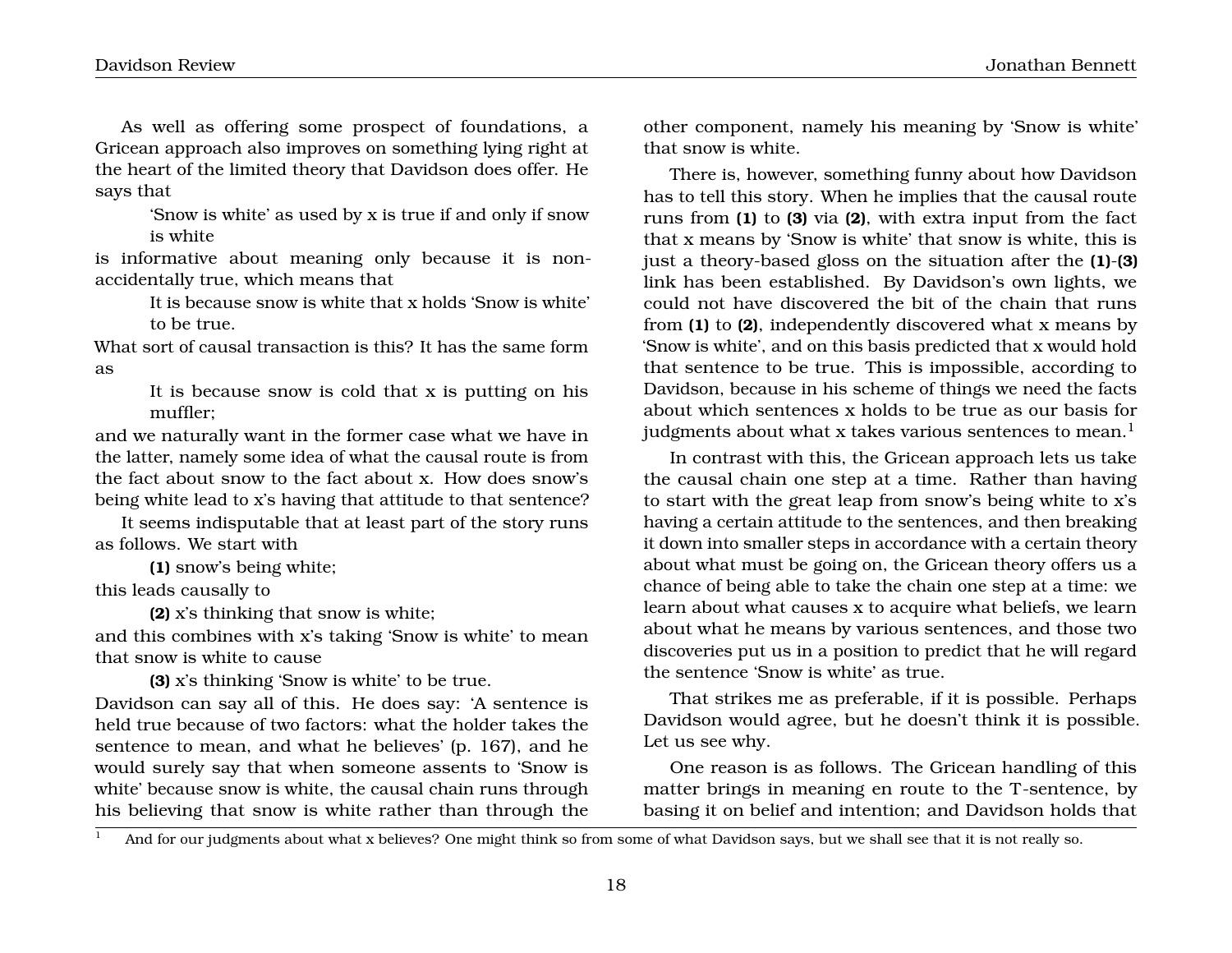that must be wrong,

because of. . . what may be called *the autonomy of meaning*. Once a sentence is understood, an utterance of it may be used to serve almost any extralinguistic purpose. An instrument that could be put to only one use would lack autonomy of meaning; this amounts to saying it should not be counted as a language. . . It is largely this that explains why linguistic meaning cannot be defined or analysed on the basis of extralinguistic intentions and beliefs. (pp. 164f.; see also pp. 274f.)

But he has introduced this as a prima facie difficulty for his own approach, which he then meets quite satisfactorily. He doesn't observe that the Gricean can follow suit. The Gricean needs only one-way conditionals of the form

If  $R(x, S)$  then S as used by x means that P, where R(x,S) is strong enough to make the conditional true but weak enough to allow it to be interesting and instructive, even if not weak enough to make its converse true as well. This one-way Gricean approach lets us get a theory of meaning launched for a given language, while leaving the door open for x to exploit his meaning for S in ways not captured by the relation R.

Davidson could respond that that is to give up the idea that 'linguistic meaning can be *defined* or *analysed* on the basis of extralinguistic intentions and beliefs'. And so it is, if an analysis must be expressible as an analytic biconditional. But Davidson's own position remains in peril unless the Gricean approach in general—and not just the biconditional version of it—can be rejected. Let us see what else he has to say against it.

against Grice's program that the needed information about beliefs and intentions cannot be gathered until we know some meanings:

> Radical interpretation cannot hope to take as evidence for the meaning of a sentence an account of the complex and delicately discriminated intentions with which the sentence is typically uttered. . . We cannot hope to attach a sense to the attribution of finely discriminated intentions independently of interpreting speech. The reason is not that we cannot ask the necessary questions, but that interpreting an agent's intentions, his beliefs and his words are parts of a single project, no part of which can be assumed to be complete before the rest is. If this is right, we cannot make the full panoply of intentions and beliefs the evidential basis for a theory of radical interpretation. (p. 127; see also pp. 143f and 163f.)

Griceans are here invited into the trap of allowing that their evidential basis must be 'complete' before any conclusions are drawn from it. Why should they fall into that?

They can keep out of it by taking the line that some inquiry into beliefs and intentions can yield some preliminary hunches about meanings, that these can add starch to further inquiries of the former sort, resulting in more and better conclusions about meanings, and so on upwards by the bootstraps. This version of the Gricean program is modest enough to escape both of Davidson's objections, yet contentful enough to be a real rival to his approach. Furthermore, it respects all six of the desiderata for a theory of meaning listed near the start of this paper.<sup>1</sup>

As I have already mentioned, Davidson also objects

 $\overline{1}$  Grice's own version does not respect the sixth desideratum. Where I offer only one-way conditionals, from belief and intention to meaning, he tries for analytic biconditionals.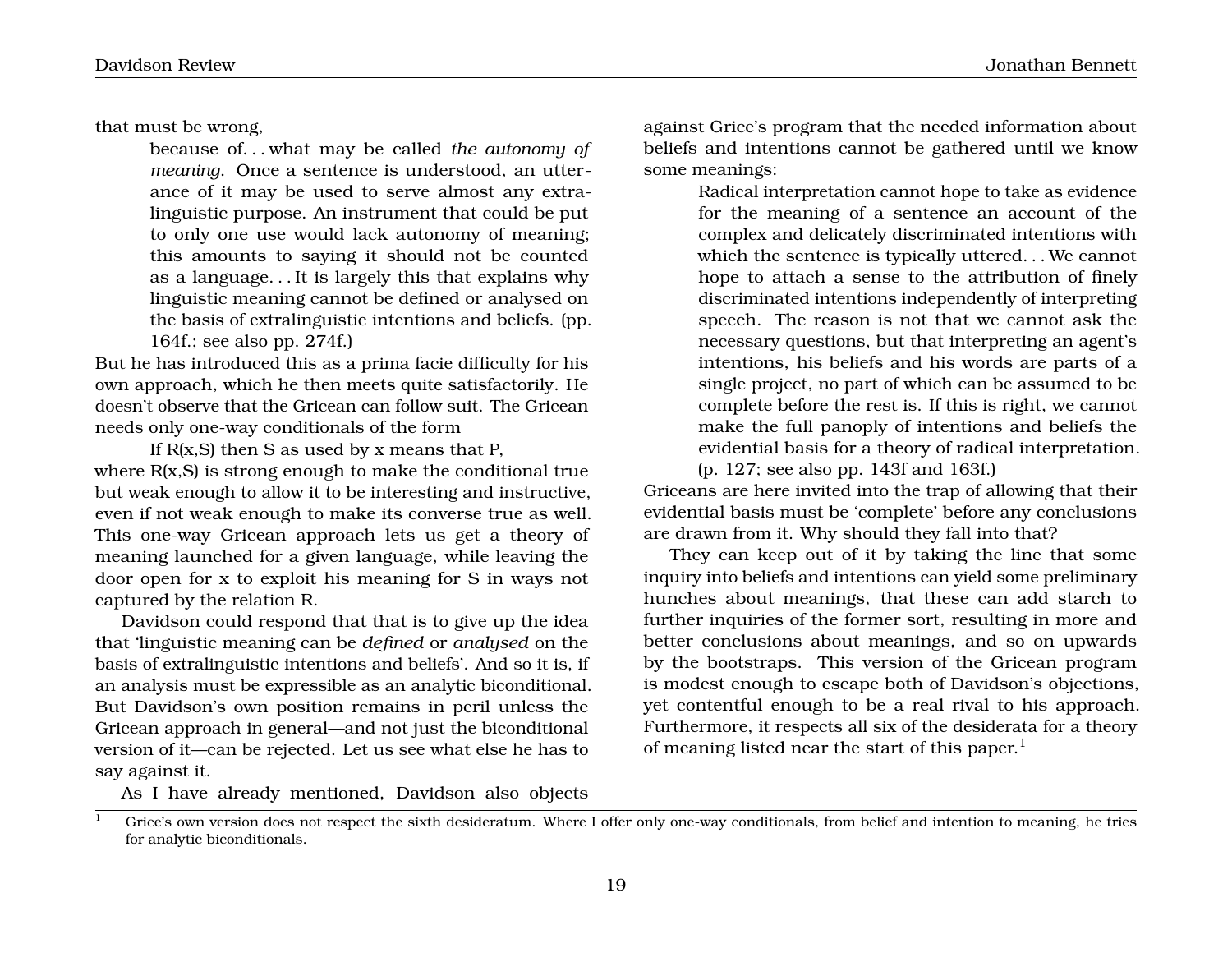## **Thought without language**

Grice's approach takes meaning as a species of intending. This lets us **i** see our linguistic behaviour as one kind of intentional behaviour, and **ii** see creatures with language as one kind of creatures that behave intentionally. Davidson would not regard **ii** as an advantage, because he confines intentionality to the tiny fragment of the animal kingdom that understands some language. This comes up repeatedly, especially in 'Thought and Talk' (paper 11), whose 'chief thesis' is 'that a creature cannot have thoughts unless it is an interpreter of the speech of another' (p. 157).

What reasons does Davidson give for this bold hypothesis? In 'Thought and Talk' two are mentioned with some sympathy.

**(i)** If a creature cannot speak, there is a limit to how determinately fine-grained our attributions of mental content to it can be. This is true, though there is less to it than Davidson seems to think. Having exhibited some of the difficulties, he says that they are even worse when it comes to universal thoughts, conditional thoughts, 'or thoughts with, so to speak, mixed quantification ("He hopes that everyone is loved by someone")' (p. 164). That last example may owe more to 'hopes' and to 'loves' than to mixed quantification as such. Change the example to 'He thinks that everyone has got something to eat', and the search for behavioural evidence looks less hopeless.

Davidson seems unsure how much force to give his point about 'fine distinctions'. On p. 164 he says that it 'do[es] not constitute an argument' for denying thought entirely

to speechless creatures, and he is surely right about that. Later on he writes that because 'fine distinctions between beliefs are impossible without understood speech', 'we must have a theory that simultaneously accounts for attitudes and interprets speech, and which assumes neither' (p. 195), but that is patently wrong: we could instead have a theory that starts by coarsely interpreting attitudes, and from there makes the first small steps towards interpreting speech. I prefer to hold Davidson to his wiser, earlier stand.

**(ii)** On the last page of the paper, Davidson embarks on his one convinced argument for its 'chief thesis'. It starts with the premise that 'Belief. . . as a private attitude. . . is not intelligible except as an adjustment to the public norm provided by language' (p. 170). Davidson is not saying that the concept of belief can be justifiably applied only on the strength of linguistic evidence (and if he did say that, it would put him in trouble with some other things he says). His thesis is the weaker one that the concept of belief can rightly be applied only within an inquiry or program of study in which it is sometimes applied on the evidence of linguistic behaviour. On a reasonable understanding of this premise, it is still strong enough to imply the 'chief thesis' that a creature cannot have thoughts unless it belongs to a speech community.

What are Davidson's grounds for the premise? Astonishingly, he offers none. In the preceding paragraphs, he has been expounding his view that we can interpret x's speech only on the assumption that x is not guilty of massive error, and has been showing how occasional attributions of error

<sup>1</sup> [The key to this footnote is on the next page.] Davidson's phrase about 'the *public* norm provided by language' might mean only that language is outer, or it might be meant to confine the discussion to dialects shared by many people. The latter reading is encouraged by this: 'Belief is built to take up the slack between sentences held true by individuals and sentences true (or false) by public standards' (p. 153). But I don't think Davidson consideredly holds that belief is built only to do that. He says later: 'The concept of belief. . . stands ready to take up the slack between objective truth and the held true' (p. 170), which has nothing to do with relating an individual to his society.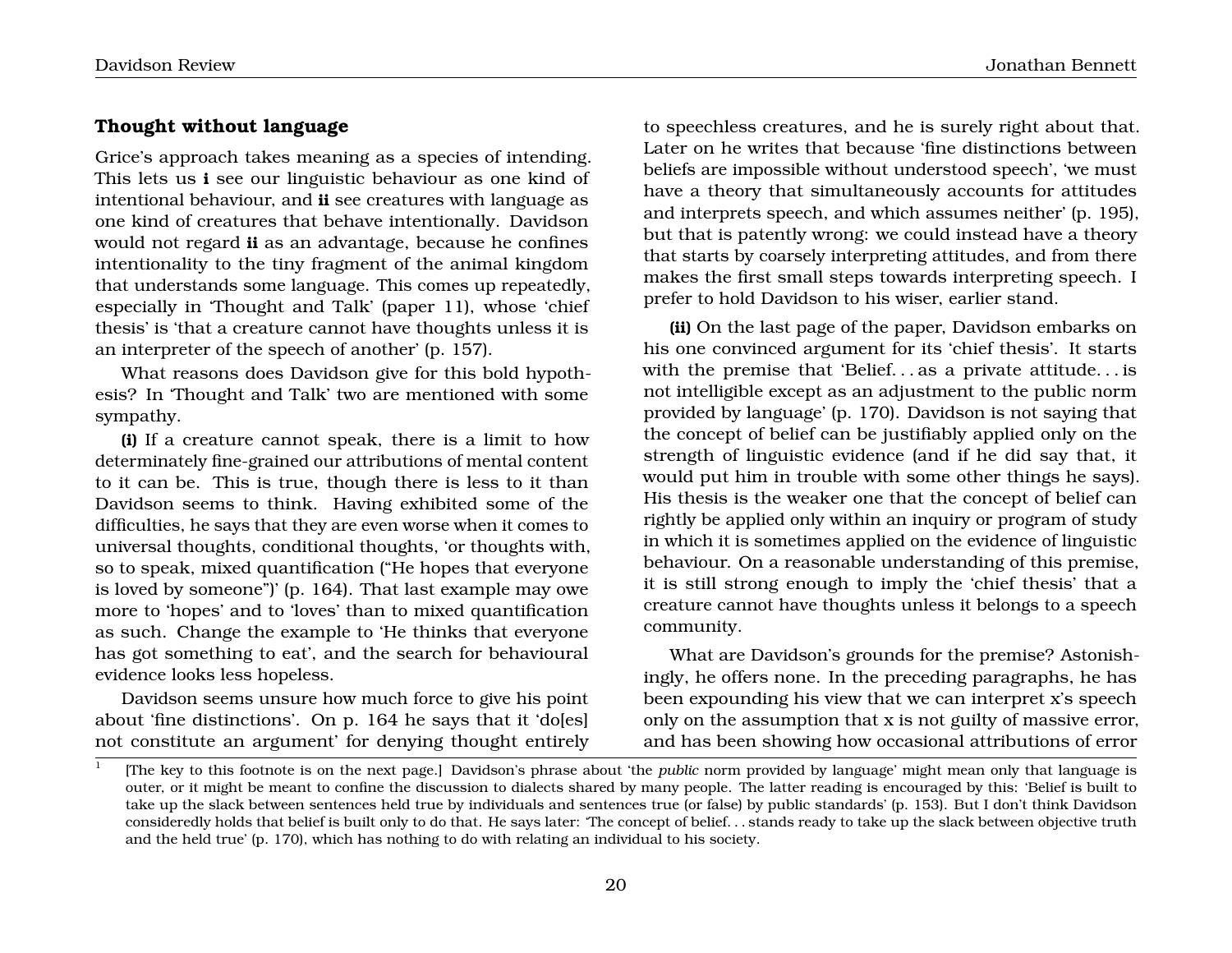can still help to protect a good interpretative theory for x's language from being too easily refuted.<sup>1</sup> The story goes like this: if the theory implies that

S as used by x is true if and only if p, and on some occasion we find that x holds S to be true although in fact not-p, we can preserve the theory by supposing that this time x is in error, which frees us in this instance to break the link between 'x holds S to be true' and 'S as used by x is true'.

This is a perfectly good story, as far as it goes. The concept of belief does involve the concept of error, and the latter is serviceable in the interpretation of speech. But Davidson goes on from that to assert without argument that the concept of belief comes 'only' from this way of using it, and that belief is 'not intelligible except as an adjustment to the public norm provided by language'. This performance is the book's low point, on the scales of cogency and of courtesy; I am at a loss to account for it.

Although Davidson does not argue for his premise, I shall argue against it. Here is a sketch of another context in which the concept of belief is intelligible:

> We formulate hypotheses about x's goals, wanting to use them to explain some of his movements. If we tried to do this in terms of the concept of what *would in fact* realize his goals, we would find that we couldn't get a theory that was at once decently comprehensive and nearly true. So we introduce the concept of belief, allowing for both error and ignorance. We hypothesize that he does what *he believes will* realize his goals,

and we save this from vacuity by developing some theory about what sorts of error or ignorance he is likely to have in what sorts of situation.

This is a prima facie intelligible use of the concept of belief, and is not confined to the study of creatures that speak.<sup>2</sup> Davidson has provided me with no reason to suppose that I am mistaken about this and that the concept of belief can be intelligibly used only in contexts where speech is being interpreted.

Incidentally, it is because Davidson ties belief so tightly to language that he can say that 'Error is what gives belief its point' (p. 168). Really it gives it half of its point, the other half coming from ignorance: as well as 'x believes that p, though really not-p' we have 'x does not believe that p, though really p'. The two can be put on a par by a theory that grounds belief in the explanation of non-linguistic behaviour, but not by one that ties belief to language in the way Davidson's does. We need the concept of x's ignorance to explain why x does not act on the fact that there is something edible behind that stone, but we need not appeal to x's ignorance to explain why x does not say that there is something edible behind that stone. The plausibility of the idea that error and ignorance are twins is a further reason for rejecting Davidson's approach to belief.<sup>3</sup> But my main point is just that Davidson's tying of belief to language is not obviously right and is not supported by any argument at all.

# **Belief and the concept of belief**

Once he has arrived at that position, Davidson's use of it as a premise is peculiar. The natural development is this:

<sup>2</sup> In this criticism of Davidson's position, I don't focus on Davidson's tying of the concept of belief to the idea that x interprets the speech of others. Davidson insists on this, as against the idea that x speaks—'What is essential to my argument is the idea of an interpreter, someone who understands the utterances of another'—but I cannot see why. Perhaps he is running it together with his weaker claim that 'a creature must be a member of a speech community if it is to have the concept of belief'. Even that latter claim is too strong to represent Davidson's best opinion.

<sup>3</sup> For more on error and ignorance, see my *Linguistic Behaviour*, section 14, and *A Study of Spinoza' s Ethics*, section 40.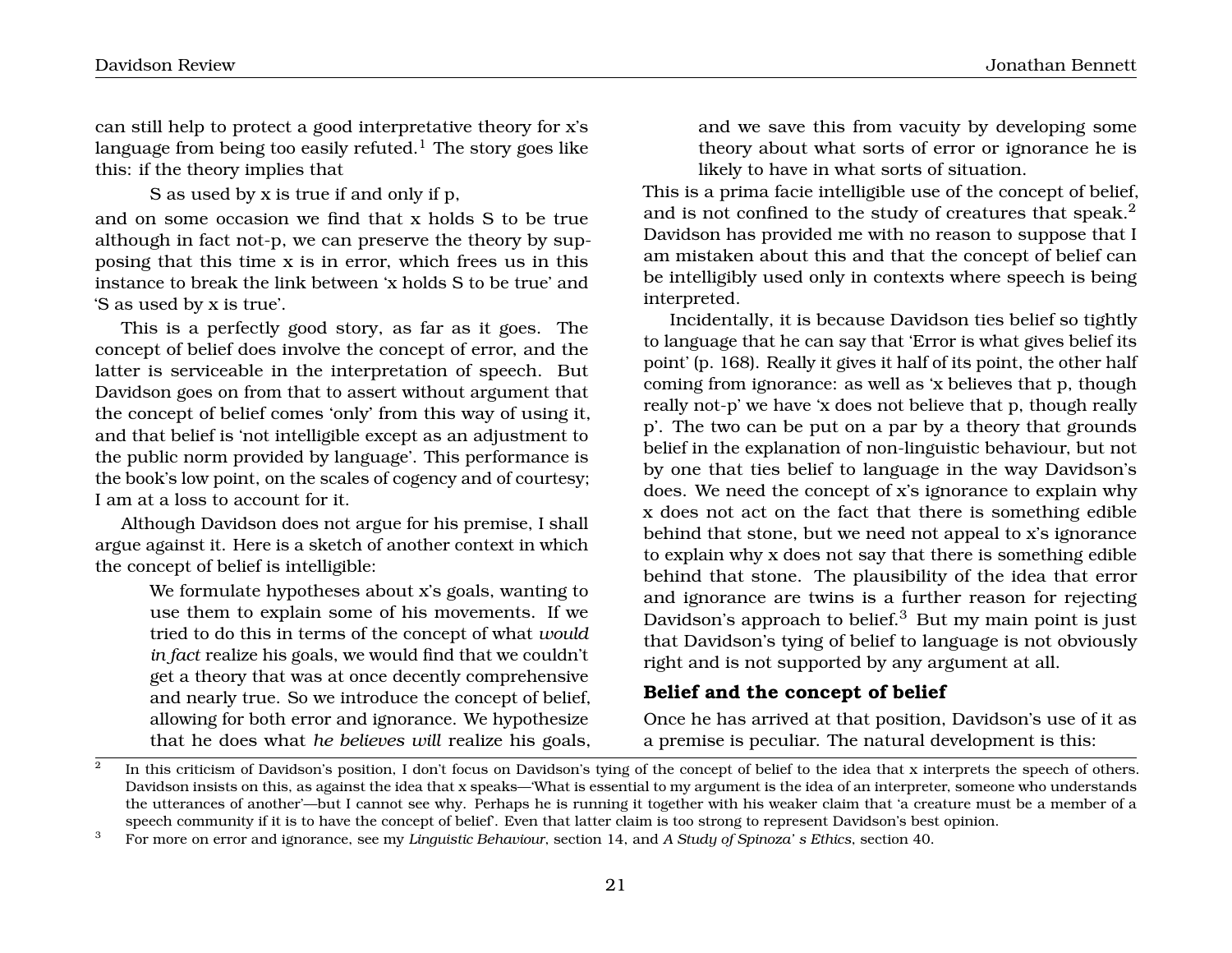**(1)** Belief is intelligible only as an adjustment to the public norm provided by language. It follows that **(2)** a creature must be a member of a speech community if the concept of belief is to be intelligibly applied to it. It seems clear that **(1)** does entail **(2)**, which is the declared chief thesis of the paper. But what Davidson says is this (the numbers are mine):

> **(1)** Belief. . . is not intelligible except as an adjustment to the public norm provided by language. It follows that **(2\*)** a creature must be a member of a speech community if it is to have the concept of belief.

It's odd that instead of stepping forward from **(1)** to **(2)**, which is his ultimate conclusion that the creature must have language if it is to have beliefs, Davidson steps sideways from **(1)** to (2\*), which says that the creature must have language if it is to have the concept of belief, thus creating a need for a further step from that to **(2)**. I am at a loss to explain this detour.

The step from **(1)** to (2\*) seems all right, but the further step to **(2)** is not. Here it is:

> Can a creature have a belief if it does not have the concept of belief? It seems to me that it cannot, and for this reason. [i] Someone cannot have a belief unless he understands the possibility of being mistaken, and [ii] this requires grasping the contrast between truth and error—true belief and false belief. But [iii] this contrast, I have argued, can emerge only in the context of interpretation, which alone forces us to the idea of

an objective, public truth. (p. 170) Anyone who is persuaded by this must be taking **[i]** at first weakly enough to be acceptable, and then more strongly so as to imply **[ii]**. If there is any truth in **i**, it is just this: a creature cannot think that p unless it can think that perhaps not-p, and in that sense understand the possibility of being mistaken. If x thinks the cat is up the tree, he must understand the possibility that the cat is not up the tree. But in **[ii]** Davidson assumes that if x thinks the cat is up the tree he must grasp the possibility that he is wrong in thinking that the cat is up the tree. I cannot imagine anyone's accepting this unless he had been deceived by an ambiguity in **[i]**.

So presumably the argument collapses, because **[ii]** is supposed to conjoin with benum[iii])—though I don't understand how—to imply that a creature cannot have a belief without having the concept of belief.<sup>1</sup>

So Davidson has not made much of a case for holding that 'the notion of a true belief depends on the notion of a true utterance',<sup>2</sup> and he has never addressed himself to any of the literature that purports to launch the former notion without help from the latter.

It matters whether that literature is basically sound, because if we cannot establish concepts of belief and desire in advance of any meaning theory, the whole project of cognitive ethology is doomed. Another result would be that Grice's theory of meaning, which analyses 'By doing A, x means that p' as meaning that x does A intending in a certain complex

<sup>2</sup> Still less for the remarkable claim that 'Speaking a language is not a trait a man can lose while retaining the power of thought' (p. 185).

<sup>1</sup> Davidson may have been seduced in another way into narrowing the range of the concept of belief. He holds not only (a) that the concept of belief can have no life of its own independently of the concept of meaning, but also (b) that there is no determinate line between what one means by a sentence and what lies outside the meaning while being tied to it by firmly held biconditionals. These two are utterly different: (b) does not speak about whether *belief* is usable apart from *meaning*, but merely says how the two concepts are inter-related in contexts where they are both being used. But perhaps Davidson tends to think of (b) as supporting (a), for example when he advises us to 'think of meanings and beliefs as interrelated constructs of a single theory' (p. 147; see also p. 196), which could proceed from either (a) or (b).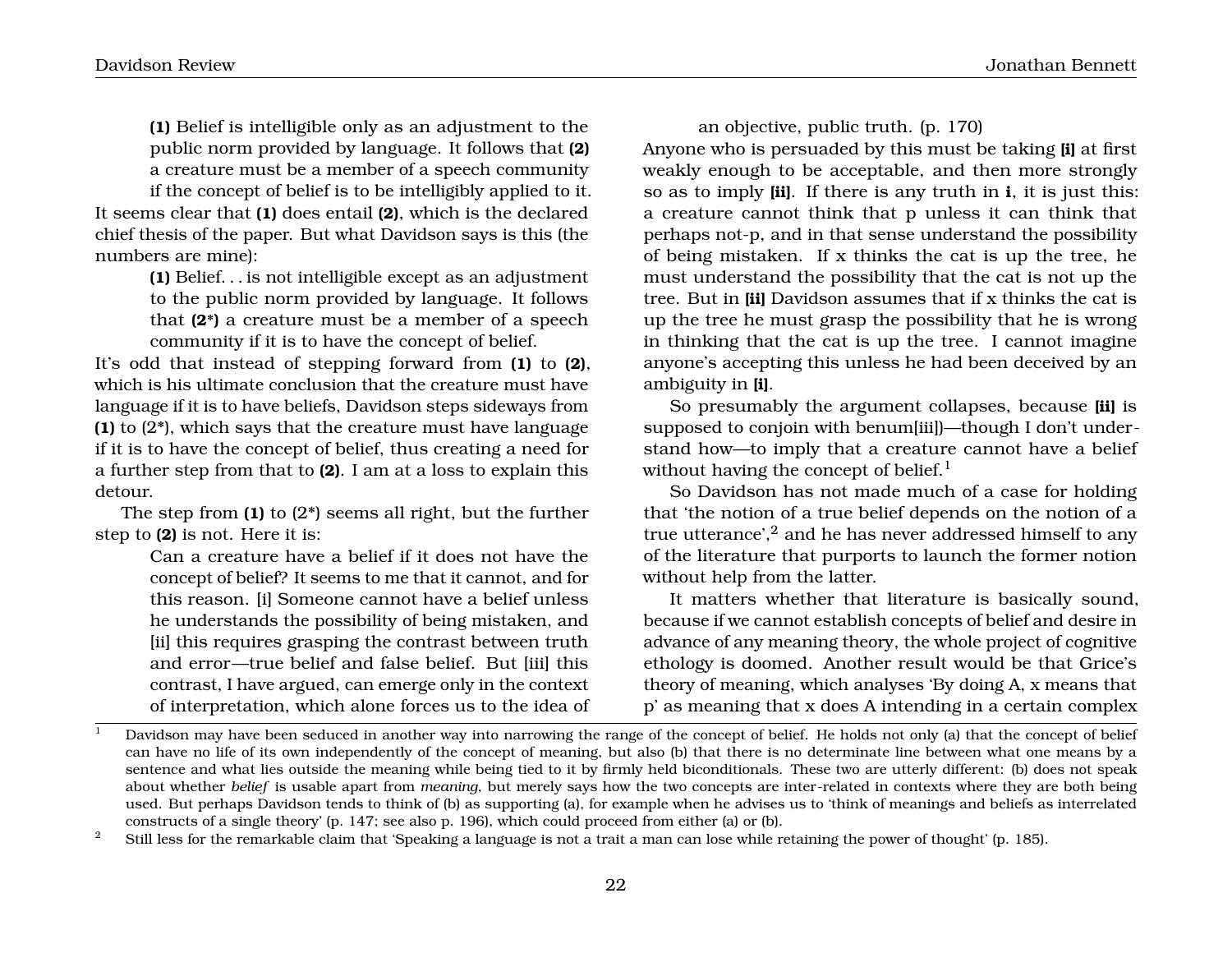way to get someone to believe that p, is condemned to a kind of epistemic circularity or ungroundedness.

But suppose that languageless creatures can believe and intend, so that there is some hope for cognitive ethology; it is still a further question whether such a creature could be known to have beliefs and intentions of the complex sort required for Grice's analysis. If Davidson had to give up his opposition to languageless belief as such, he might still deny that the Gricean program can be empirically grounded. The volume under review retains his 1974 assertion that

> We sense well enough the absurdity in trying to learn without asking him whether someone. . . intends, by making certain noises, to get someone to stop smoking by that person's recognition that the noises were made with that intention. (p. 144)

This is offered, without supporting argument, as 'a principled, and not merely a practical, obstacle' to the explanation of meaning in terms of Gricean intentions. Well, in my *Linguistic Behaviour* (1976) I have described evidence, and a train of reasoning, that could entitle us to attribute a Gricean intention to a creature whom we did not know to have language. Or so I say. There is, at least, a case to be answered.

#### **Incurably foreign languages**

Paper 13, 'On the Very Idea of a Conceptual Scheme', throws a bright light on the matters I have been discussing. In it, Davidson attacks the idea that there could be what I'll call an 'incurably foreign language'—one structured so differently from ours that no significant range of its sentences could be translated into ours. His argument for the impossibility of such a language is illuminating.

In the absence of translatability, Davidson asks, what is to qualify an item as a language? For a believer in incurably foreign languages,

The idea. . . is that something is a language, and associated with a conceptual scheme, whether we can translate it or not, if it stands in a certain relation (predicting, organizing, facing, or fitting) to experience (nature, reality, sensory promptings). The problem is to say what the relation is, and to be clearer about the entities related. (p. 191)

Davidson has damaging things to say about some of these, but his argument weakens when he comes to the idea of a language as something that fits the world, that is, as a system of sentences many of which are true (p. 194)· We cannot 'divorce the notion of truth from that of translation', he says, because Tarski's Convention T, according to which

> a satisfactory theory of truth for a language L must entail, for every sentence S of L, a theorem of the form 'S is true if and only if p' where 'S' is replaced by a description of S and 'p' by S itself if L is in English, and by a translation of S into English if L is not in English,

'embodies our best intuition as to how the concept of truth is used' and thus commits us to tying truth to translation.

On the most natural reading of it, that version of Convention T implies that a satisfactory theory of truth for L must be stated with reference to some particular language (English in the given example, but it could be some other). How could any particular language be conceptually involved? If my concept of truth involves translatability into English, and Boris's involves translatability into Russian, doesn't that imply that we have different concepts of truth? No, for Davidson could hold that each person's concept of truth brings in a particular language or a particular small set of languages—because *each person's concept of truth is partly self-referential*. The idea is that we all have the same concept